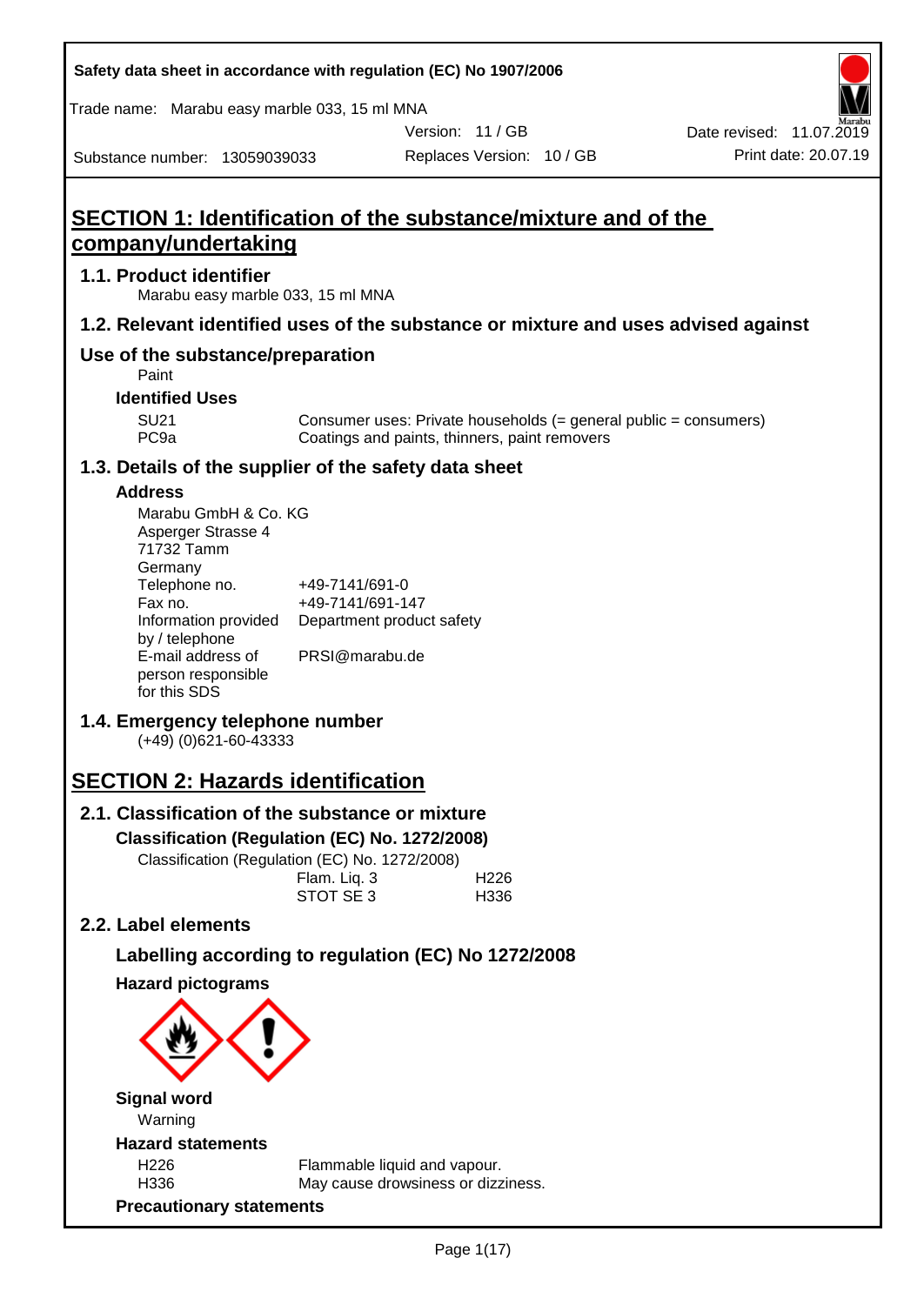| Safety data sheet in accordance with regulation (EC) No 1907/2006                             |                                                                                                                                                                                                                                                                                     |                  |                                       |                           |                                                                                                                                                                  |  |
|-----------------------------------------------------------------------------------------------|-------------------------------------------------------------------------------------------------------------------------------------------------------------------------------------------------------------------------------------------------------------------------------------|------------------|---------------------------------------|---------------------------|------------------------------------------------------------------------------------------------------------------------------------------------------------------|--|
| Trade name: Marabu easy marble 033, 15 ml MNA                                                 |                                                                                                                                                                                                                                                                                     |                  |                                       |                           |                                                                                                                                                                  |  |
|                                                                                               |                                                                                                                                                                                                                                                                                     | Version: 11 / GB |                                       |                           | Date revised: 11.07.2019                                                                                                                                         |  |
| Substance number: 13059039033                                                                 |                                                                                                                                                                                                                                                                                     |                  |                                       | Replaces Version: 10 / GB | Print date: 20.07.19                                                                                                                                             |  |
| P <sub>101</sub><br>P <sub>102</sub><br>P210<br>P271<br>P405                                  | If medical advice is needed, have product container or label at hand.<br>Keep out of reach of children.<br>Keep away from heat, hot surfaces, sparks, open flames and other ignition<br>sources. No smoking.<br>Use only outdoors or in a well-ventilated area.<br>Store locked up. |                  |                                       |                           |                                                                                                                                                                  |  |
| P501.9                                                                                        | Dispose of contents/container as problematic waste.                                                                                                                                                                                                                                 |                  |                                       |                           |                                                                                                                                                                  |  |
| contains                                                                                      | 2% aromatics;2-Methoxy-1-methylethyl acetate                                                                                                                                                                                                                                        |                  |                                       |                           | Hazardous component(s) to be indicated on label (Regulation (EC) No. 1272/2008)<br>1-Methoxy-2-propanol; Hydrocarbons, C9-C11, n-alkanes, isoalkanes, cyclics, < |  |
| 2.3. Other hazards<br>No special hazards have to be mentioned.                                |                                                                                                                                                                                                                                                                                     |                  |                                       |                           |                                                                                                                                                                  |  |
| <b>SECTION 3: Composition/information on ingredients</b>                                      |                                                                                                                                                                                                                                                                                     |                  |                                       |                           |                                                                                                                                                                  |  |
| 3.2. Mixtures                                                                                 |                                                                                                                                                                                                                                                                                     |                  |                                       |                           |                                                                                                                                                                  |  |
| <b>Chemical characterization</b>                                                              |                                                                                                                                                                                                                                                                                     |                  |                                       |                           |                                                                                                                                                                  |  |
| Paint based on alkyd resins and on solvents                                                   |                                                                                                                                                                                                                                                                                     |                  |                                       |                           |                                                                                                                                                                  |  |
| <b>Hazardous ingredients</b>                                                                  |                                                                                                                                                                                                                                                                                     |                  |                                       |                           |                                                                                                                                                                  |  |
| 1-Methoxy-2-propanol<br>CAS No.<br>EINECS no.<br>Registration no.<br>Concentration            | 107-98-2<br>203-539-1<br>01-2119457435-35<br>$>=$                                                                                                                                                                                                                                   | 25               | $\lt$                                 | 50                        | %                                                                                                                                                                |  |
| Classification (Regulation (EC) No. 1272/2008)                                                | STOT SE 3<br>Flam. Lig. 3                                                                                                                                                                                                                                                           |                  | H <sub>336</sub><br>H <sub>226</sub>  |                           |                                                                                                                                                                  |  |
| 2-Methoxy-1-methylethyl acetate<br>CAS No.<br>EINECS no.<br>Registration no.<br>Concentration | 108-65-6<br>203-603-9<br>01-2119475791-29<br>$>=$                                                                                                                                                                                                                                   | 10               | $\overline{\phantom{a}}$              | 20                        | %                                                                                                                                                                |  |
| Classification (Regulation (EC) No. 1272/2008)                                                | Flam. Liq. 3<br>STOT SE 3                                                                                                                                                                                                                                                           |                  | H <sub>226</sub><br>H336              |                           |                                                                                                                                                                  |  |
| Hydrocarbons, C9-C11, n-alkanes, isoalkanes, cyclics, < 2% aromatics<br>CAS No.<br>EINECS no. | 64742-48-9<br>265-150-3                                                                                                                                                                                                                                                             |                  |                                       |                           |                                                                                                                                                                  |  |
| Registration no.<br>Concentration                                                             | 01-2119463258-33 (LIST NUMBER 919-857-5)<br>$>=$                                                                                                                                                                                                                                    | 10               | $\overline{\phantom{a}}$              | 20                        | ℅                                                                                                                                                                |  |
| Classification (Regulation (EC) No. 1272/2008)                                                | Asp. Tox. 1<br>Flam. Liq. 3<br>STOT SE 3                                                                                                                                                                                                                                            |                  | H304<br>H226<br>H336<br><b>EUH066</b> |                           |                                                                                                                                                                  |  |
| 2-Butoxyethyl acetate<br>CAS No.<br>EINECS no.                                                | 112-07-2<br>203-933-3                                                                                                                                                                                                                                                               |                  |                                       |                           |                                                                                                                                                                  |  |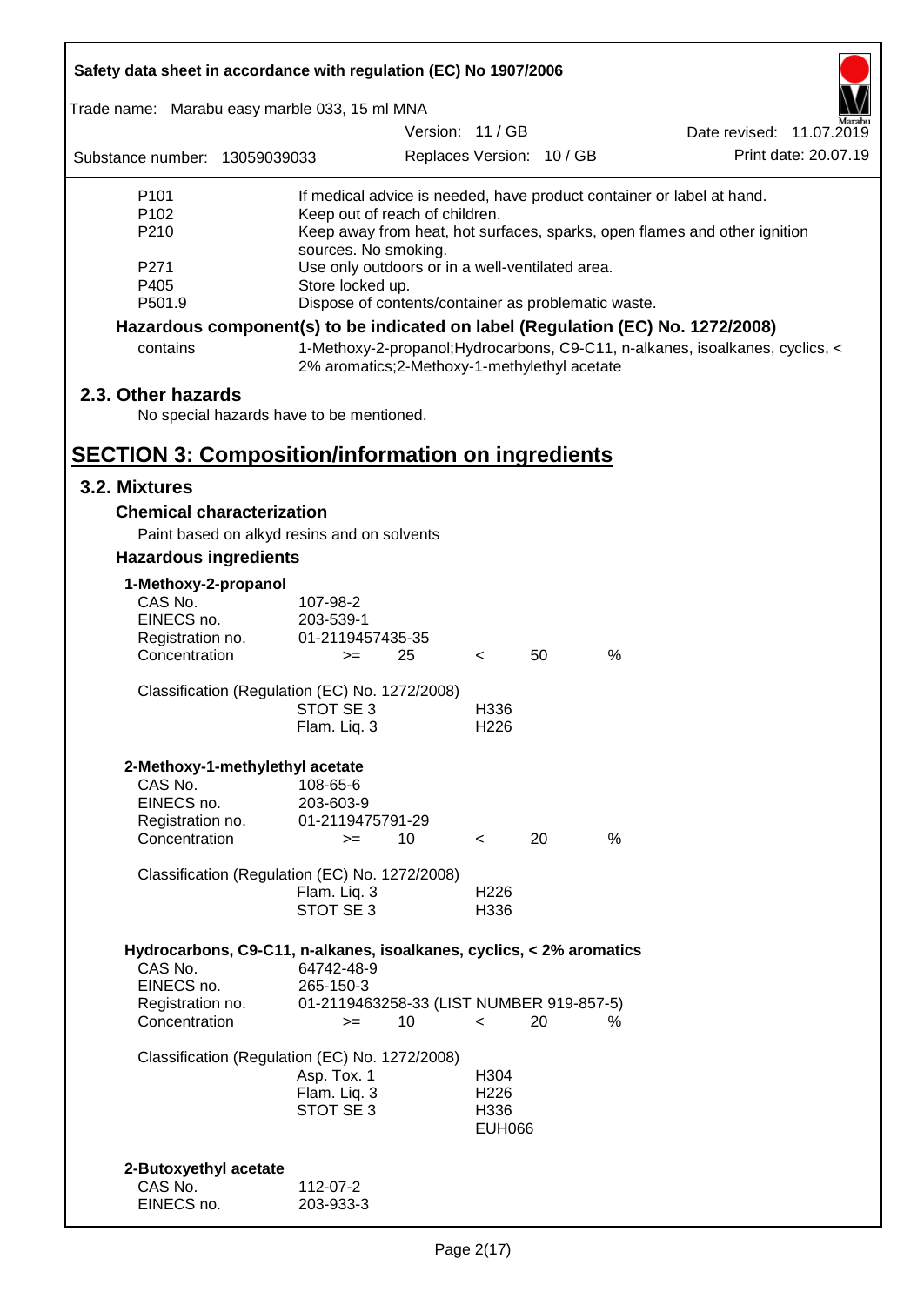| Safety data sheet in accordance with regulation (EC) No 1907/2006<br>Trade name: Marabu easy marble 033, 15 ml MNA |                                                                      |                  |                                                          |                           |               |                          | arabu                |
|--------------------------------------------------------------------------------------------------------------------|----------------------------------------------------------------------|------------------|----------------------------------------------------------|---------------------------|---------------|--------------------------|----------------------|
|                                                                                                                    |                                                                      | Version: 11 / GB |                                                          |                           |               | Date revised: 11.07.2019 |                      |
| Substance number: 13059039033                                                                                      |                                                                      |                  |                                                          | Replaces Version: 10 / GB |               |                          | Print date: 20.07.19 |
| Registration no.<br>Concentration                                                                                  | 01-2119475112-47<br>$>=$                                             | 1                | $\lt$                                                    | 10                        | $\frac{0}{0}$ |                          |                      |
| Classification (Regulation (EC) No. 1272/2008)                                                                     | Acute Tox. 4<br>Acute Tox. 4<br>Acute Tox. 4                         |                  | H332<br>H312<br>H302                                     |                           |               |                          |                      |
| 2-Methoxypropanol<br>CAS No.<br>EINECS no.<br>Concentration                                                        | 1589-47-5<br>216-455-5<br>$>=$                                       | 0,1              | $\prec$                                                  | 0,3                       | $\frac{0}{0}$ |                          |                      |
| Classification (Regulation (EC) No. 1272/2008)                                                                     | Skin Irrit, 2<br>STOT SE 3<br>Repr. 1B<br>Flam. Liq. 3<br>Eye Dam. 1 |                  | H315<br>H335<br><b>H360D</b><br>H <sub>226</sub><br>H318 |                           |               |                          |                      |

# **SECTION 4: First aid measures**

## **4.1. Description of first aid measures**

### **General information**

In all cases of doubt, or when symptoms persist, seek medical attention. Never give anything by mouth to an unconscious person. If unconscious place in recovery position and seek medical advice.

### **After inhalation**

Remove to fresh air, keep patient warm and at rest. If breathing is irregular or stopped, administer artificial respiration.

### **After skin contact**

Remove contaminated clothing. Wash skin thoroughly with soap and water or use recognised skin cleanser. Do NOT use solvents or thinners.

### **After eye contact**

Remove contact lenses, irrigate copiously with clean, fresh water, holding the eyelids apart for at least 10 minutes and seek immediate medical advice.

#### **After ingestion**

If accidentally swallowed rinse the mouth with plenty of water (only if the person is conscious) and obtain immediate medical attention. Keep at rest. Do NOT induce vomiting.

#### **4.2. Most important symptoms and effects, both acute and delayed** Until now no symptoms known so far.

# **4.3. Indication of any immediate medical attention and special treatment needed**

## **Hints for the physician / treatment**

Treat symptomatically

# **SECTION 5: Firefighting measures**

## **5.1. Extinguishing media**

### **Suitable extinguishing media**

Recommended: alcohol resistant foam, CO2, powders, water spray/mist, Not be used for safety reasons: water jet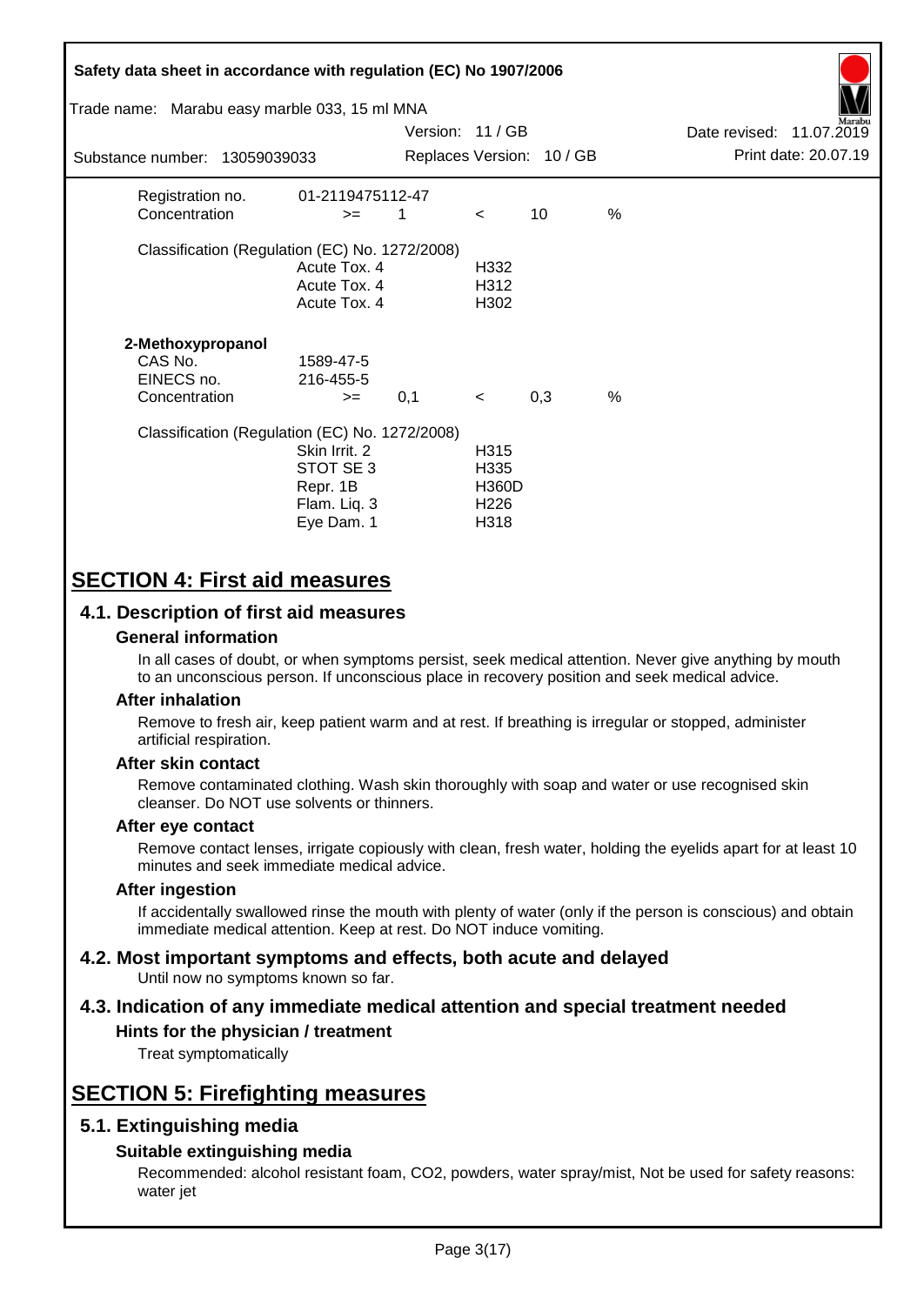**Safety data sheet in accordance with regulation (EC) No 1907/2006**

Trade name: Marabu easy marble 033, 15 ml MNA

Version: 11 / GB

Replaces Version: 10 / GB Print date: 20.07.19 Date revised: 11.07.2019

Substance number: 13059039033

## **5.2. Special hazards arising from the substance or mixture**

In the event of fire the following can be released: Carbon monoxide (CO); Carbon dioxide (CO2); dense black smoke; Nitrogen oxides (NOx)

## **5.3. Advice for firefighters**

### **Special protective equipment for fire-fighting**

Cool closed containers exposed to fire with water. Do not allow run-off from fire fighting to enter drains or water courses.

# **SECTION 6: Accidental release measures**

### **6.1. Personal precautions, protective equipment and emergency procedures**

Exclude sources of ignition and ventilate the area. Avoid breathing vapours. Refer to protective measures listed in Sections 7 and 8.

### **6.2. Environmental precautions**

Do not allow to enter drains or waterways. If the product contaminates lakes, rivers or sewage, inform appropriate authorities in accordance with local regulations.

### **6.3. Methods and material for containment and cleaning up**

Contain and collect spillage with non-combustible absorbent materials, e.g. sand, earth, vermiculite, diatomaceous earth and place in container for disposal according to local regulations (see section 13). Clean preferably with a detergent - avoid use of solvents.

### **6.4. Reference to other sections**

Information regarding Safe handling, see Section 7. Information regarding personal protective measures, see Section 8. Information regarding waste disposal, see Section 13.

# **SECTION 7: Handling and storage**

## **7.1. Precautions for safe handling**

### **Advice on safe handling**

Prevent the creation of flammable or explosive concentrations of vapour in air and avoid vapour concentration higher than the occupational exposure limits. In addition, the product should only be used in areas from which all naked lights and other sources of ignition have been excluded. Electrical equipment should be protected to the appropriate standard. Mixture may charge electrostatically: always use earthing leads when transferring from one container to another. Operators should wear anti-static footwear and clothing and floors should be of the conducting type. Isolate from sources of heat, sparks and open flame. No sparking tools should be used. Avoid skin and eye contact. Avoid the inhalation of particulates and spray mist arising from the application of this mixture. Smoking, eating and drinking shall be prohibited in application area. For personal protection see Section 8. Never use pressure to empty: container is not a pressure vessel. Always keep in containers of same material as the original one. Comply with the health and safety at work laws. Do not allow to enter drains or water courses.

### **Advice on protection against fire and explosion**

Vapours are heavier than air and may spread along floors. Vapours may form explosive mixtures with air.

### **Classification of fires / temperature class / Ignition group / Dust explosion class**

Classification of fires B (Combustible liquid substances) Temperature class T4

## **7.2. Conditions for safe storage, including any incompatibilities Requirements for storage rooms and vessels**

Electrical installations/working materials must comply with the local applied technological safety standards. Storage rooms in which filling operations take place must have a conducting floor. Store in accordance with national regulation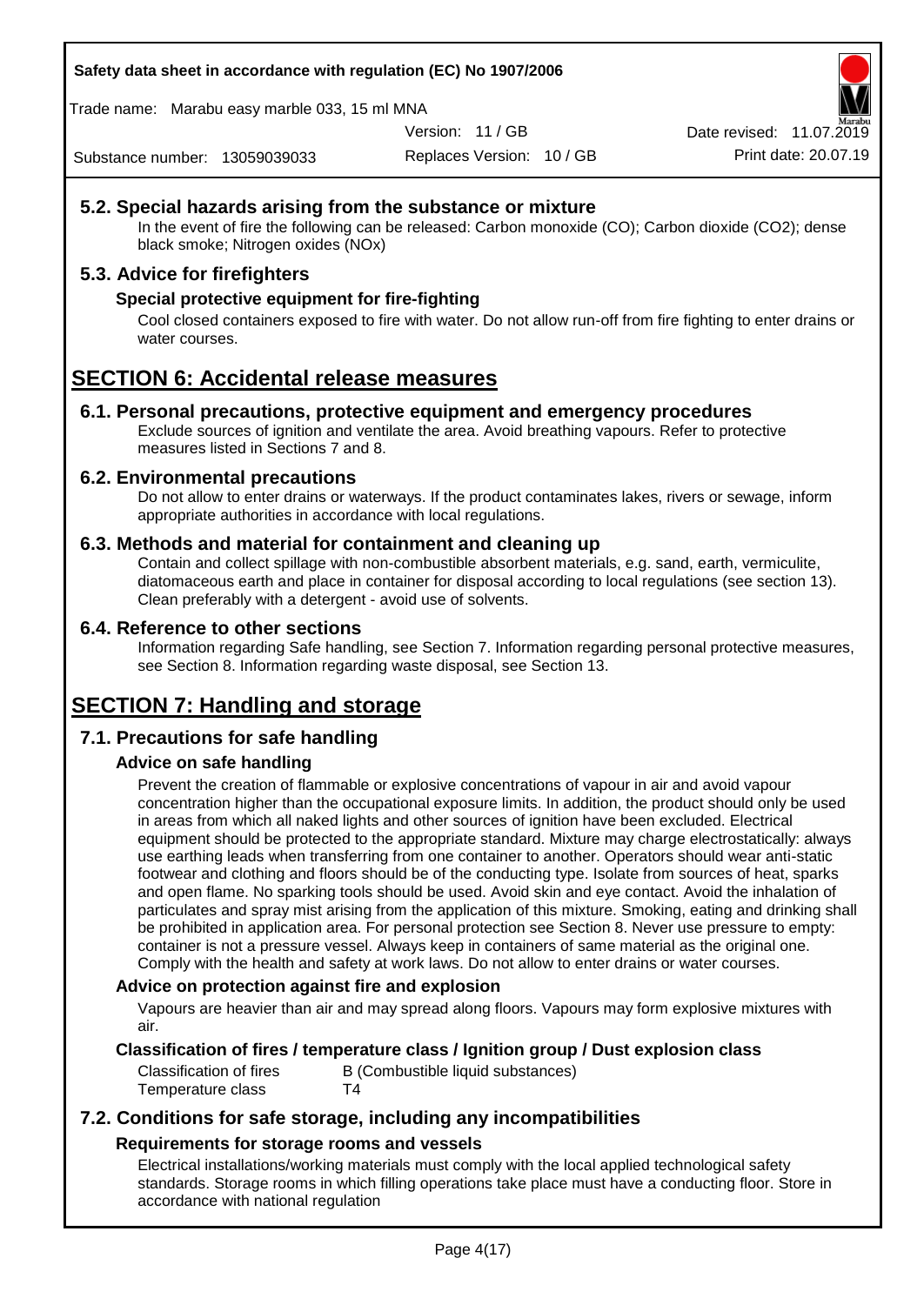| Safety data sheet in accordance with regulation (EC) No 1907/2006                      |                                                                                                                                                                                                                |     |                          |
|----------------------------------------------------------------------------------------|----------------------------------------------------------------------------------------------------------------------------------------------------------------------------------------------------------------|-----|--------------------------|
| Trade name: Marabu easy marble 033, 15 ml MNA                                          |                                                                                                                                                                                                                |     |                          |
|                                                                                        | Version: 11 / GB                                                                                                                                                                                               |     | Date revised: 11.07.2019 |
| Substance number: 13059039033                                                          | Replaces Version: 10 / GB                                                                                                                                                                                      |     | Print date: 20.07.19     |
| Hints on storage assembly                                                              |                                                                                                                                                                                                                |     |                          |
|                                                                                        | Store away from oxidising agents, from strongly alkaline and strongly acid materials.                                                                                                                          |     |                          |
| <b>Further information on storage conditions</b>                                       |                                                                                                                                                                                                                |     |                          |
|                                                                                        | Observe label precautions. Store between 15 and 30 °C in a dry, well ventilated place away from                                                                                                                |     |                          |
| kept upright to prevent leakage.                                                       | sources of heat and direct sunlight. Keep container tightly closed. Keep away from sources of ignition.<br>No smoking. Prevent unauthorised access. Containers which are opened must be carefully resealed and |     |                          |
| 7.3. Specific end use(s)<br>Paint                                                      |                                                                                                                                                                                                                |     |                          |
|                                                                                        |                                                                                                                                                                                                                |     |                          |
| <b>SECTION 8: Exposure controls/personal protection ***</b><br>8.1. Control parameters |                                                                                                                                                                                                                |     |                          |
|                                                                                        |                                                                                                                                                                                                                |     |                          |
| <b>Exposure limit values ***</b>                                                       |                                                                                                                                                                                                                |     |                          |
| 2-Methoxy-1-methylethyl acetate                                                        |                                                                                                                                                                                                                |     |                          |
| List<br><b>Type</b>                                                                    | EH40<br><b>WEL</b>                                                                                                                                                                                             |     |                          |
| Value                                                                                  | 274<br>mg/m <sup>3</sup>                                                                                                                                                                                       | 50  | ppm(V)                   |
| Short term exposure limit                                                              | 548<br>mg/m <sup>3</sup>                                                                                                                                                                                       | 100 | ppm(V)                   |
| Skin resorption / sensibilisation: Sk;                                                 | <b>Status: 2011</b>                                                                                                                                                                                            |     |                          |
| 1-Methoxy-2-propanol                                                                   |                                                                                                                                                                                                                |     |                          |
| List                                                                                   | EH40                                                                                                                                                                                                           |     |                          |
| <b>Type</b>                                                                            | WEL                                                                                                                                                                                                            |     |                          |
| Value                                                                                  | 375<br>mg/m <sup>3</sup>                                                                                                                                                                                       | 100 | ppm(V)                   |
| Short term exposure limit<br>Skin resorption / sensibilisation: Sk;                    | 560<br>mg/m <sup>3</sup><br><b>Status: 2011</b>                                                                                                                                                                | 150 | ppm(V)                   |
| 2-Butoxyethyl acetate                                                                  |                                                                                                                                                                                                                |     |                          |
| List                                                                                   | EH40                                                                                                                                                                                                           |     |                          |
| Type                                                                                   | WEL                                                                                                                                                                                                            |     |                          |
| Value                                                                                  | 133                                                                                                                                                                                                            | 20  | ppm(V)                   |
| Short term exposure limit                                                              | 332                                                                                                                                                                                                            | 50  | ppm(V)                   |
| Skin resorption / sensibilisation: Sk;                                                 | <b>Status: 2011</b>                                                                                                                                                                                            |     |                          |
| Derived No/Minimal Effect Levels (DNEL/DMEL) ***                                       |                                                                                                                                                                                                                |     |                          |
| 2-Methoxy-1-methylethyl acetate                                                        |                                                                                                                                                                                                                |     |                          |
| Type of value                                                                          | Derived No Effect Level (DNEL)                                                                                                                                                                                 |     |                          |
| Reference group                                                                        | Worker                                                                                                                                                                                                         |     |                          |
| Duration of exposure<br>Route of exposure                                              | Long term<br>dermal                                                                                                                                                                                            |     |                          |
| Mode of action                                                                         | Systemic effects                                                                                                                                                                                               |     |                          |
| Concentration                                                                          | 796                                                                                                                                                                                                            |     | mg/kg/d                  |
| Type of value                                                                          | Derived No Effect Level (DNEL)                                                                                                                                                                                 |     |                          |
| Reference group                                                                        | Worker                                                                                                                                                                                                         |     |                          |
| Duration of exposure                                                                   | Long term                                                                                                                                                                                                      |     |                          |
| Route of exposure                                                                      | inhalative                                                                                                                                                                                                     |     |                          |
| Mode of action<br>Concentration                                                        | Systemic effects<br>275                                                                                                                                                                                        |     | mg/m <sup>3</sup>        |
|                                                                                        |                                                                                                                                                                                                                |     |                          |
| Type of value<br>Reference group                                                       | Derived No Effect Level (DNEL)<br>Consumer                                                                                                                                                                     |     |                          |
| Duration of exposure                                                                   | Long term                                                                                                                                                                                                      |     |                          |
| Route of exposure                                                                      | dermal                                                                                                                                                                                                         |     |                          |
| Mode of action                                                                         | Systemic effects                                                                                                                                                                                               |     |                          |
| Concentration                                                                          | 320                                                                                                                                                                                                            |     | mg/kg/d                  |

 $\Gamma$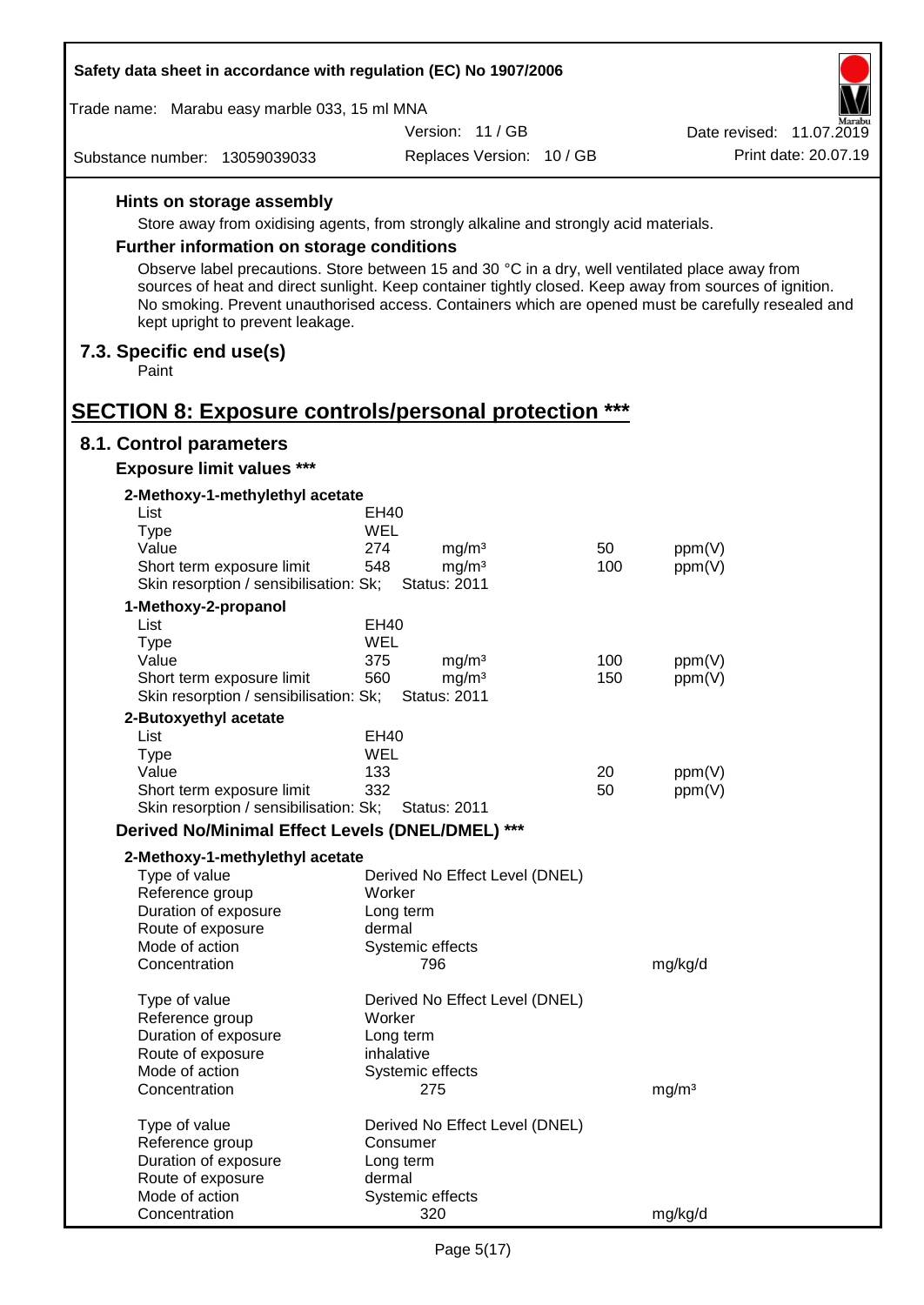| Safety data sheet in accordance with regulation (EC) No 1907/2006 |                                |                          |
|-------------------------------------------------------------------|--------------------------------|--------------------------|
| Trade name: Marabu easy marble 033, 15 ml MNA                     |                                |                          |
|                                                                   | Version: 11/GB                 | Date revised: 11.07.2019 |
| Substance number: 13059039033                                     | Replaces Version: 10 / GB      | Print date: 20.07.19     |
|                                                                   |                                |                          |
| Type of value                                                     | Derived No Effect Level (DNEL) |                          |
| Reference group<br>Duration of exposure                           | Consumer<br>Long term          |                          |
| Route of exposure                                                 | inhalative                     |                          |
| Mode of action                                                    | Systemic effects               |                          |
| Concentration                                                     | 33                             | mg/m <sup>3</sup>        |
| Type of value                                                     | Derived No Effect Level (DNEL) |                          |
| Reference group                                                   | Consumer                       |                          |
| Duration of exposure                                              | Long term                      |                          |
| Route of exposure                                                 | inhalative                     |                          |
| Mode of action                                                    | Local effects                  |                          |
| Concentration                                                     | 33                             | mg/m <sup>3</sup>        |
| Type of value                                                     | Derived No Effect Level (DNEL) |                          |
| Reference group                                                   | Consumer                       |                          |
| Duration of exposure                                              | Long term                      |                          |
| Route of exposure                                                 | oral                           |                          |
| Mode of action                                                    | Systemic effects               |                          |
| Concentration                                                     | 36                             | mg/kg/d                  |
| Type of value                                                     | Derived No Effect Level (DNEL) |                          |
| Reference group                                                   | Worker                         |                          |
| Duration of exposure                                              | Lifetime                       |                          |
| Route of exposure                                                 | inhalative                     |                          |
| Mode of action                                                    | Local effects                  |                          |
| Concentration                                                     | 550                            | mg/m <sup>3</sup>        |
| 2-Butoxyethyl acetate                                             |                                |                          |
| Reference substance                                               | 2-Butoxyethyl acetate          |                          |
| Type of value                                                     | Derived No Effect Level (DNEL) |                          |
| Reference group                                                   | Worker                         |                          |
| Duration of exposure                                              | Long term                      |                          |
| Route of exposure                                                 | inhalative                     |                          |
| Mode of action                                                    | Systemic effects               |                          |
| Concentration                                                     | 133                            | mg/m <sup>3</sup>        |
|                                                                   | 2-Butoxyethyl acetate          |                          |
| Type of value                                                     | Derived No Effect Level (DNEL) |                          |
| Reference group                                                   | Worker                         |                          |
| Duration of exposure                                              | Short term                     |                          |
| Route of exposure                                                 | inhalative                     |                          |
| Mode of action                                                    | Local effects                  |                          |
| Concentration                                                     | 333                            | mg/m <sup>3</sup>        |
|                                                                   | 2-Butoxyethyl acetate          |                          |
| Type of value                                                     | Derived No Effect Level (DNEL) |                          |
| Reference group                                                   | Worker                         |                          |
| Duration of exposure                                              | Long term                      |                          |
| Route of exposure                                                 | dermal                         |                          |
| Mode of action                                                    | Systemic effects               |                          |
| Concentration                                                     | 169                            | mg/kg/d                  |
|                                                                   | 2-Butoxyethyl acetate          |                          |
| Type of value                                                     | Derived No Effect Level (DNEL) |                          |
| Reference group                                                   | Worker                         |                          |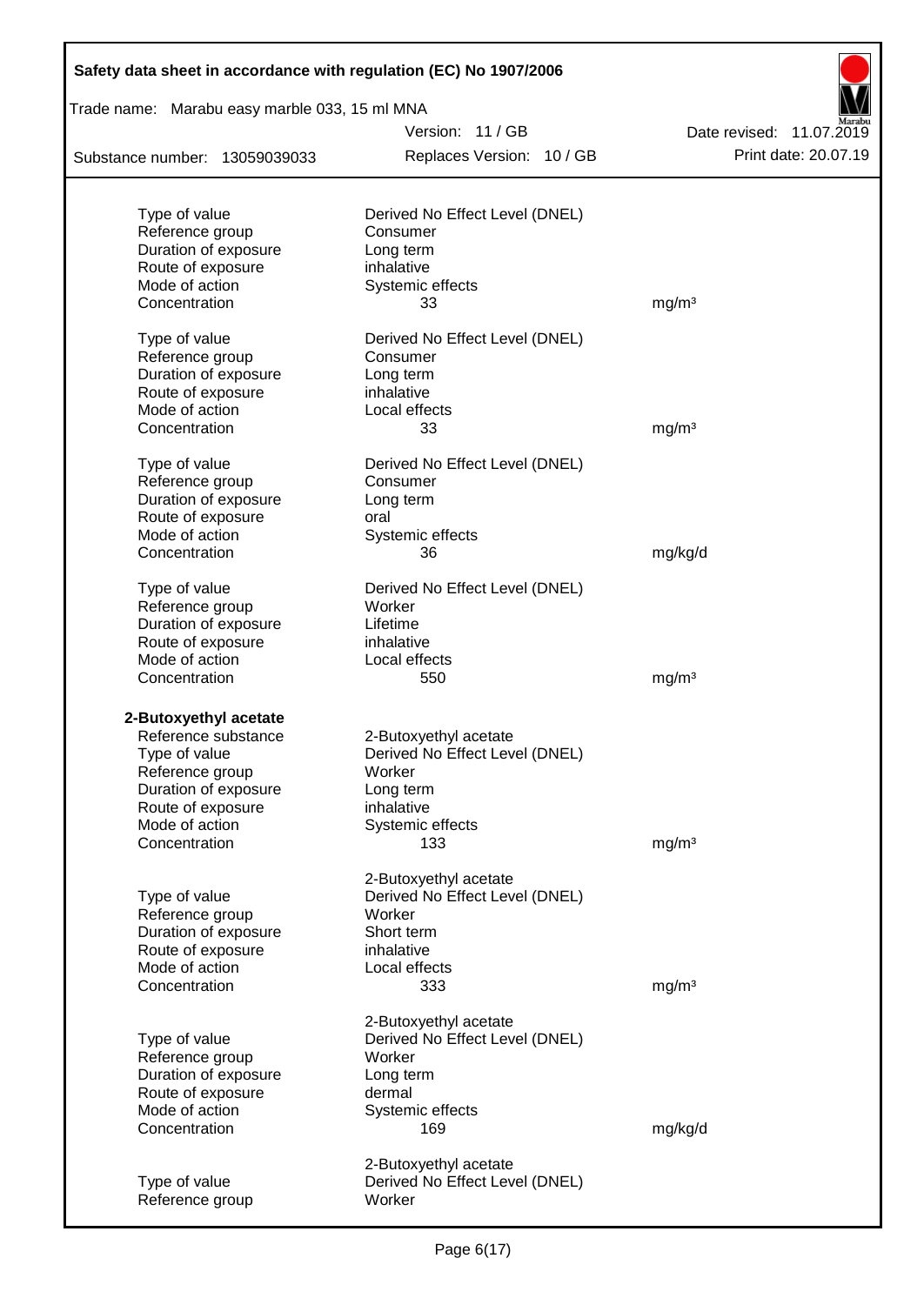| Safety data sheet in accordance with regulation (EC) No 1907/2006 |                                                             |                                                  |
|-------------------------------------------------------------------|-------------------------------------------------------------|--------------------------------------------------|
| Trade name: Marabu easy marble 033, 15 ml MNA                     |                                                             |                                                  |
| Substance number: 13059039033                                     | Version: 11 / GB<br>Replaces Version: 10 / GB               | Date revised: 11.07.2019<br>Print date: 20.07.19 |
|                                                                   |                                                             |                                                  |
| Duration of exposure<br>Route of exposure                         | Short term<br>dermal                                        |                                                  |
| Mode of action                                                    | Systemic effects                                            |                                                  |
| Concentration                                                     | 120                                                         | mg/kg/d                                          |
|                                                                   | 2-Butoxyethyl acetate                                       |                                                  |
| Type of value                                                     | Derived No Effect Level (DNEL)                              |                                                  |
| Reference group                                                   | <b>General Population</b>                                   |                                                  |
| Duration of exposure<br>Route of exposure                         | Long term<br>inhalative                                     |                                                  |
| Mode of action                                                    | Systemic effects                                            |                                                  |
| Concentration                                                     | 80                                                          | mg/m <sup>3</sup>                                |
|                                                                   | 2-Butoxyethyl acetate                                       |                                                  |
| Type of value                                                     | Derived No Effect Level (DNEL)                              |                                                  |
| Reference group                                                   | <b>General Population</b>                                   |                                                  |
| Duration of exposure                                              | Short term                                                  |                                                  |
| Route of exposure                                                 | inhalative                                                  |                                                  |
| Mode of action<br>Concentration                                   | Local effects<br>200                                        | mg/m <sup>3</sup>                                |
|                                                                   |                                                             |                                                  |
|                                                                   | 2-Butoxyethyl acetate                                       |                                                  |
| Type of value                                                     | Derived No Effect Level (DNEL)                              |                                                  |
| Reference group<br>Duration of exposure                           | <b>General Population</b><br>Long term                      |                                                  |
| Route of exposure                                                 | dermal                                                      |                                                  |
| Mode of action                                                    | Systemic effects                                            |                                                  |
| Concentration                                                     | 102                                                         | mg/kg/d                                          |
|                                                                   | 2-Butoxyethyl acetate                                       |                                                  |
| Type of value                                                     | Derived No Effect Level (DNEL)                              |                                                  |
| Reference group                                                   | <b>General Population</b>                                   |                                                  |
| Duration of exposure<br>Route of exposure                         | Short term<br>dermal                                        |                                                  |
| Mode of action                                                    | Systemic effects                                            |                                                  |
| Concentration                                                     | 72                                                          | mg/kg/d                                          |
|                                                                   |                                                             |                                                  |
| Type of value                                                     | 2-Butoxyethyl acetate<br>Derived No Effect Level (DNEL)     |                                                  |
| Reference group                                                   | <b>General Population</b>                                   |                                                  |
| Duration of exposure                                              | Long term                                                   |                                                  |
| Route of exposure                                                 | oral                                                        |                                                  |
| Mode of action<br>Concentration                                   | Systemic effects<br>8,6                                     | mg/kg/d                                          |
|                                                                   |                                                             |                                                  |
|                                                                   | 2-Butoxyethyl acetate                                       |                                                  |
| Type of value<br>Reference group                                  | Derived No Effect Level (DNEL)<br><b>General Population</b> |                                                  |
| Duration of exposure                                              | Short term                                                  |                                                  |
| Route of exposure                                                 | oral                                                        |                                                  |
| Mode of action                                                    | Systemic effects                                            |                                                  |
| Concentration                                                     | 36                                                          | mg/kg/d                                          |
| 1-Methoxy-2-propanol                                              |                                                             |                                                  |
| Type of value                                                     | Derived No Effect Level (DNEL)                              |                                                  |
| Reference group                                                   | Worker                                                      |                                                  |
| Duration of exposure                                              | Acute                                                       |                                                  |

Г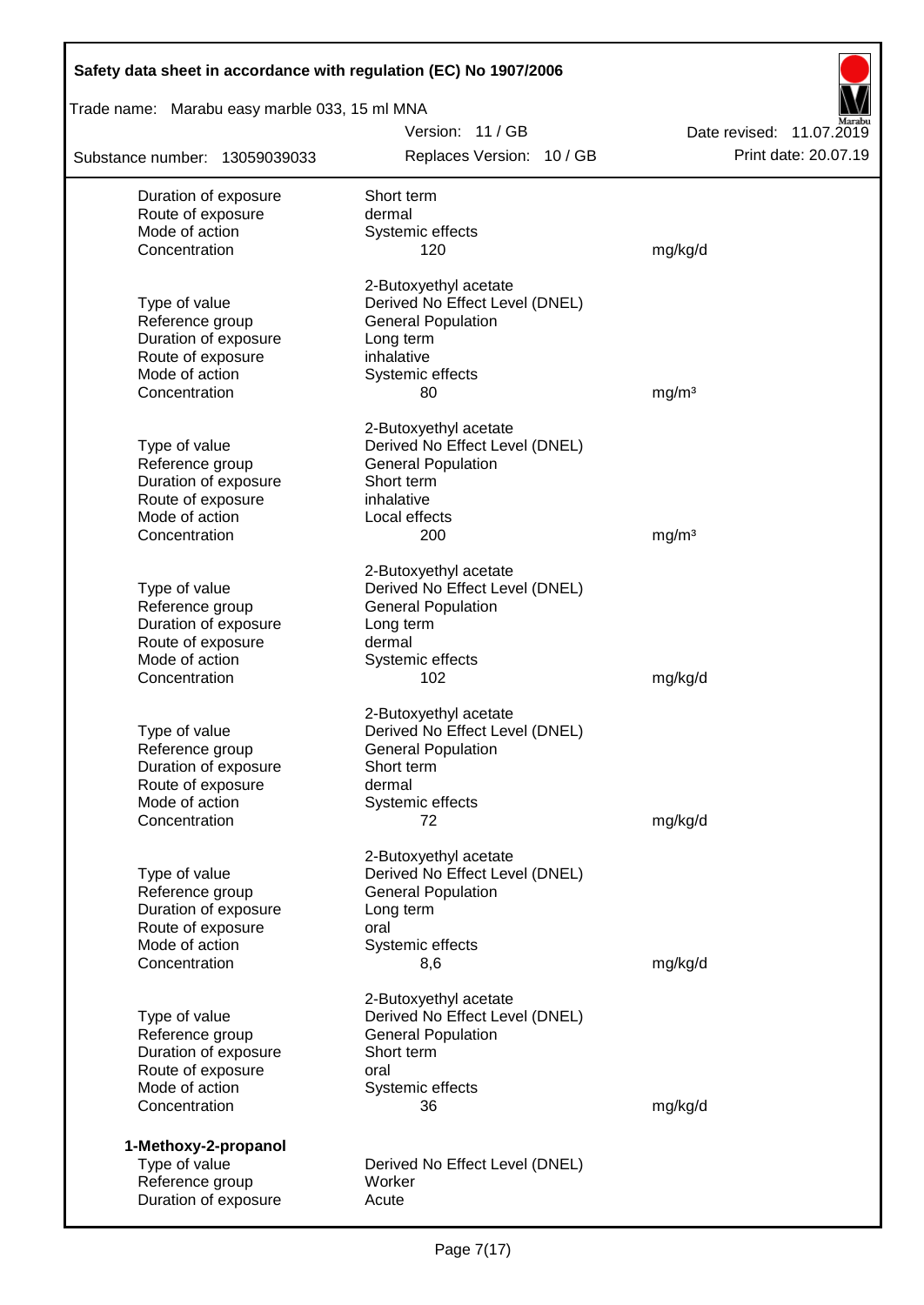| Safety data sheet in accordance with regulation (EC) No 1907/2006 |                                                                      |                          |  |  |  |
|-------------------------------------------------------------------|----------------------------------------------------------------------|--------------------------|--|--|--|
| Trade name: Marabu easy marble 033, 15 ml MNA                     |                                                                      |                          |  |  |  |
|                                                                   | Version: 11 / GB                                                     | Date revised: 11.07.2019 |  |  |  |
| Substance number: 13059039033                                     | Replaces Version: 10 / GB                                            | Print date: 20.07.19     |  |  |  |
| Route of exposure                                                 | inhalative                                                           |                          |  |  |  |
| Mode of action                                                    | Local effects                                                        |                          |  |  |  |
| Concentration                                                     | 553,5                                                                | mg/m <sup>3</sup>        |  |  |  |
| Type of value                                                     | Derived No Effect Level (DNEL)                                       |                          |  |  |  |
| Reference group                                                   | Worker                                                               |                          |  |  |  |
| Duration of exposure                                              | Long term                                                            |                          |  |  |  |
| Route of exposure                                                 | dermal                                                               |                          |  |  |  |
| Mode of action                                                    | Systemic effects                                                     |                          |  |  |  |
| Concentration                                                     | 50,6                                                                 | mg/person/<br>d          |  |  |  |
|                                                                   |                                                                      |                          |  |  |  |
| Type of value                                                     | Derived No Effect Level (DNEL)                                       |                          |  |  |  |
| Reference group                                                   | Worker                                                               |                          |  |  |  |
| Duration of exposure                                              | Long term                                                            |                          |  |  |  |
| Route of exposure<br>Mode of action                               | inhalative<br>Systemic effects                                       |                          |  |  |  |
| Concentration                                                     | 369                                                                  | mg/m <sup>3</sup>        |  |  |  |
|                                                                   |                                                                      |                          |  |  |  |
| Type of value                                                     | Derived No Effect Level (DNEL)                                       |                          |  |  |  |
| Reference group                                                   | <b>General Population</b>                                            |                          |  |  |  |
| Duration of exposure                                              | Long term<br>dermal                                                  |                          |  |  |  |
| Route of exposure<br>Mode of action                               | Systemic effects                                                     |                          |  |  |  |
| Concentration                                                     | 18,1                                                                 | mg/kg                    |  |  |  |
|                                                                   |                                                                      |                          |  |  |  |
| Type of value                                                     | Derived No Effect Level (DNEL)                                       |                          |  |  |  |
| Reference group                                                   | <b>General Population</b>                                            |                          |  |  |  |
| Duration of exposure<br>Route of exposure                         | Long term<br>inhalative                                              |                          |  |  |  |
| Mode of action                                                    | Systemic effects                                                     |                          |  |  |  |
| Concentration                                                     | 43,9                                                                 | mg/m <sup>3</sup>        |  |  |  |
|                                                                   |                                                                      |                          |  |  |  |
| Type of value                                                     | Derived No Effect Level (DNEL)                                       |                          |  |  |  |
| Reference group                                                   | <b>General Population</b>                                            |                          |  |  |  |
| Duration of exposure<br>Route of exposure                         | Long term<br>oral                                                    |                          |  |  |  |
| Mode of action                                                    | Systemic effects                                                     |                          |  |  |  |
| Concentration                                                     | 3,3                                                                  | mg/kg/d                  |  |  |  |
|                                                                   |                                                                      |                          |  |  |  |
|                                                                   | Hydrocarbons, C9-C11, n-alkanes, isoalkanes, cyclics, < 2% aromatics |                          |  |  |  |
| Type of value                                                     | Derived No Effect Level (DNEL)                                       |                          |  |  |  |
| Reference group                                                   | Worker                                                               |                          |  |  |  |
| Duration of exposure<br>Route of exposure                         | Long term<br>dermal                                                  |                          |  |  |  |
| Mode of action                                                    | Systemic effects                                                     |                          |  |  |  |
| Concentration                                                     | 300                                                                  | mg/kg                    |  |  |  |
|                                                                   |                                                                      |                          |  |  |  |
| Type of value                                                     | Derived No Effect Level (DNEL)                                       |                          |  |  |  |
| Reference group                                                   | Consumer                                                             |                          |  |  |  |
| Duration of exposure<br>Route of exposure                         | Long term<br>oral                                                    |                          |  |  |  |
| Mode of action                                                    | Systemic effects                                                     |                          |  |  |  |
| Concentration                                                     | 300                                                                  | mg/kg                    |  |  |  |
|                                                                   |                                                                      |                          |  |  |  |
| Type of value                                                     | Derived No Effect Level (DNEL)                                       |                          |  |  |  |
| Reference group                                                   | Consumer                                                             |                          |  |  |  |

 $\overline{\phantom{a}}$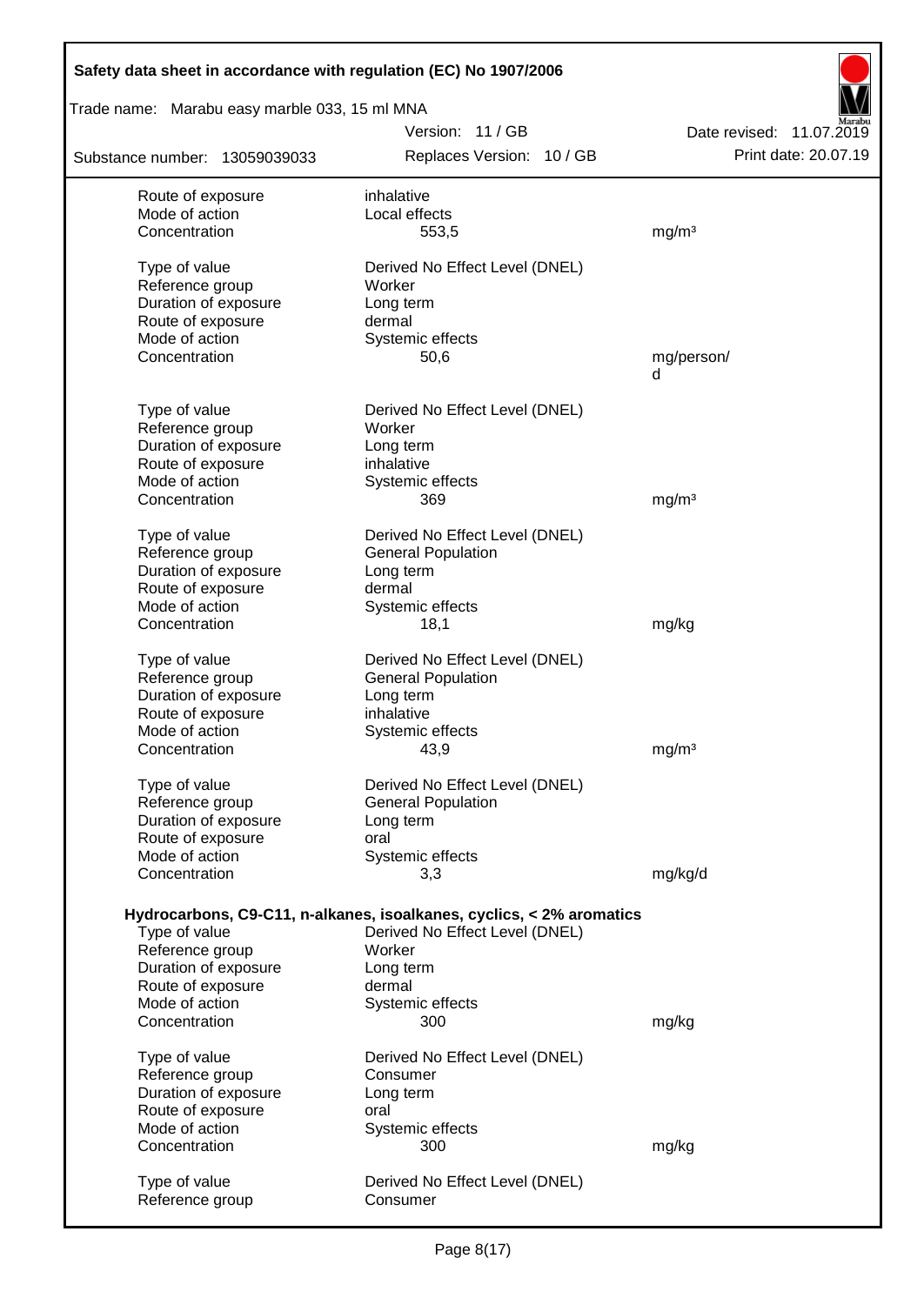| Safety data sheet in accordance with regulation (EC) No 1907/2006 |                                 |                          |
|-------------------------------------------------------------------|---------------------------------|--------------------------|
| Trade name: Marabu easy marble 033, 15 ml MNA                     |                                 |                          |
|                                                                   | Version: 11/GB                  | Date revised: 11.07.2019 |
| Substance number: 13059039033                                     | Replaces Version: 10 / GB       | Print date: 20.07.19     |
| Duration of exposure                                              | Long term                       |                          |
| Route of exposure                                                 | dermal                          |                          |
| Mode of action                                                    | Systemic effects                |                          |
| Concentration                                                     | 300                             | mg/kg                    |
| Type of value                                                     | Derived No Effect Level (DNEL)  |                          |
| Reference group                                                   | Consumer                        |                          |
| Duration of exposure                                              | Long term                       |                          |
| Route of exposure                                                 | inhalative                      |                          |
| Mode of action                                                    | Systemic effects                |                          |
| Concentration                                                     | 900                             | mg/m <sup>3</sup>        |
|                                                                   |                                 |                          |
| Type of value                                                     | Derived No Effect Level (DNEL)  |                          |
| Reference group                                                   | Worker                          |                          |
| Duration of exposure                                              | Long term                       |                          |
| Route of exposure                                                 | inhalative                      |                          |
| Mode of action                                                    | Systemic effects                |                          |
| Concentration                                                     | 1500                            | mg/m <sup>3</sup>        |
|                                                                   |                                 |                          |
| <b>Predicted No Effect Concentration (PNEC)</b>                   |                                 |                          |
| 2-Methoxy-1-methylethyl acetate                                   |                                 |                          |
| Reference substance                                               | 2-Methoxy-1-methylethyl acetate |                          |
| Type of value                                                     | <b>PNEC</b>                     |                          |
| <b>Type</b>                                                       | Freshwater                      |                          |
| Concentration                                                     | 0,635                           | mg/l                     |
| Type of value                                                     | <b>PNEC</b>                     |                          |
|                                                                   | Freshwater sediment             |                          |
| Type<br>Concentration                                             | 3,29                            | mg/kg                    |
|                                                                   |                                 |                          |
| Type of value                                                     | <b>PNEC</b>                     |                          |
| Type                                                              | Soil                            |                          |
| Concentration                                                     | 0,29                            | mg/kg                    |
| Source                                                            | Literature value                |                          |
| Type of value                                                     | <b>PNEC</b>                     |                          |
| <b>Type</b>                                                       | Sewage treatment plant (STP)    |                          |
|                                                                   |                                 |                          |
| Concentration                                                     | 100                             | mg/l                     |
| Source                                                            | Literature value                |                          |
| Type of value                                                     | <b>PNEC</b>                     |                          |
| Type                                                              | Marine sediment                 |                          |
| Concentration                                                     | 0,329                           | mg/kg                    |
| Source                                                            | Literature value                |                          |
|                                                                   |                                 |                          |
| Type of value                                                     | <b>PNEC</b>                     |                          |
| <b>Type</b>                                                       | Saltwater                       |                          |
| Concentration                                                     | 0,0635                          | mg/l                     |
| 2-Butoxyethyl acetate                                             |                                 |                          |
| Reference substance                                               | 2-Butoxyethyl acetate           |                          |
| Type of value                                                     | <b>PNEC</b>                     |                          |
| <b>Type</b>                                                       | Water                           |                          |
| Concentration                                                     | 0,304                           |                          |
|                                                                   |                                 | mg/l                     |
| Source                                                            | Literature value                |                          |
|                                                                   | 2-Butoxyethyl acetate           |                          |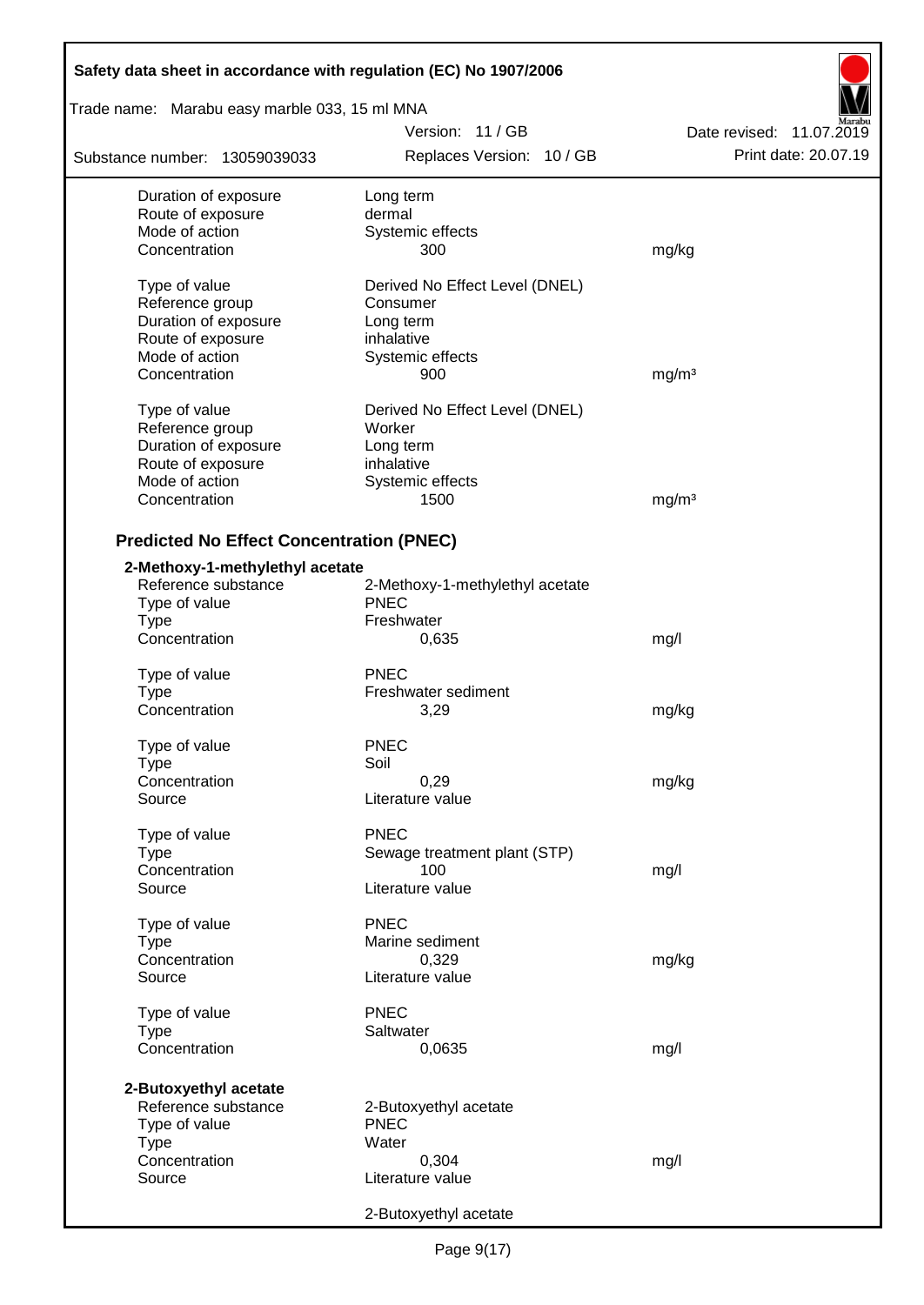| Safety data sheet in accordance with regulation (EC) No 1907/2006<br>Trade name: Marabu easy marble 033, 15 ml MNA |                                                                                      |                                                  |
|--------------------------------------------------------------------------------------------------------------------|--------------------------------------------------------------------------------------|--------------------------------------------------|
| Substance number: 13059039033                                                                                      | Version: 11 / GB<br>Replaces Version: 10 / GB                                        | Date revised: 11.07.2019<br>Print date: 20.07.19 |
|                                                                                                                    |                                                                                      |                                                  |
| Type of value<br><b>Type</b><br>Concentration<br>Source                                                            | <b>PNEC</b><br>Aquatic<br>0,0304<br>Literature value                                 | g/                                               |
| Type of value<br><b>Type</b><br>Concentration<br>Source                                                            | 2-Butoxyethyl acetate<br><b>PNEC</b><br>Sediment<br>2,03<br>Literature value         | mg/kg                                            |
| Type of value<br><b>Type</b><br>Concentration<br>Source                                                            | 2-Butoxyethyl acetate<br><b>PNEC</b><br>Marine sediment<br>0,203<br>Literature value | mg/kg                                            |
| Type of value<br><b>Type</b><br>Concentration<br>Source                                                            | 2-Butoxyethyl acetate<br><b>PNEC</b><br>Soil<br>0,68<br>Literature value             | mg/kg                                            |
| 1-Methoxy-2-propanol<br>Type of value<br><b>Type</b><br>Concentration                                              | <b>PNEC</b><br>Freshwater<br>10                                                      | mg/l                                             |
| Type of value<br><b>Type</b><br>Concentration                                                                      | <b>PNEC</b><br>Water<br>41,6                                                         | mg/kg                                            |
| Type of value<br><b>Type</b><br>Concentration                                                                      | <b>PNEC</b><br>Sediment<br>41,6                                                      | mg/kg                                            |
| Type of value<br><b>Type</b><br>Concentration                                                                      | <b>PNEC</b><br>Marine sediment<br>4,17                                               | mg/kg                                            |
| Type of value<br><b>Type</b><br>Concentration                                                                      | <b>PNEC</b><br>Soil<br>2,47                                                          | mg/kg                                            |
| Type of value<br><b>Type</b><br>Concentration                                                                      | <b>PNEC</b><br>Sewage treatment plant (STP)<br>100                                   | mg/l                                             |

# **8.2. Exposure controls**

### **Exposure controls**

Provide adequate ventilation. Where reasonably practicable this should be achieved by the use of local exhaust ventilation and good general extraction. If these are not sufficient to maintain concentrations of particulates and solvent vapour below the OEL, suitable respiratory protection must be worn.

#### **Respiratory protection**

If workers are exposed to concentrations above the exposure limit they must use appropriate, certified respirators. Full mask, filter A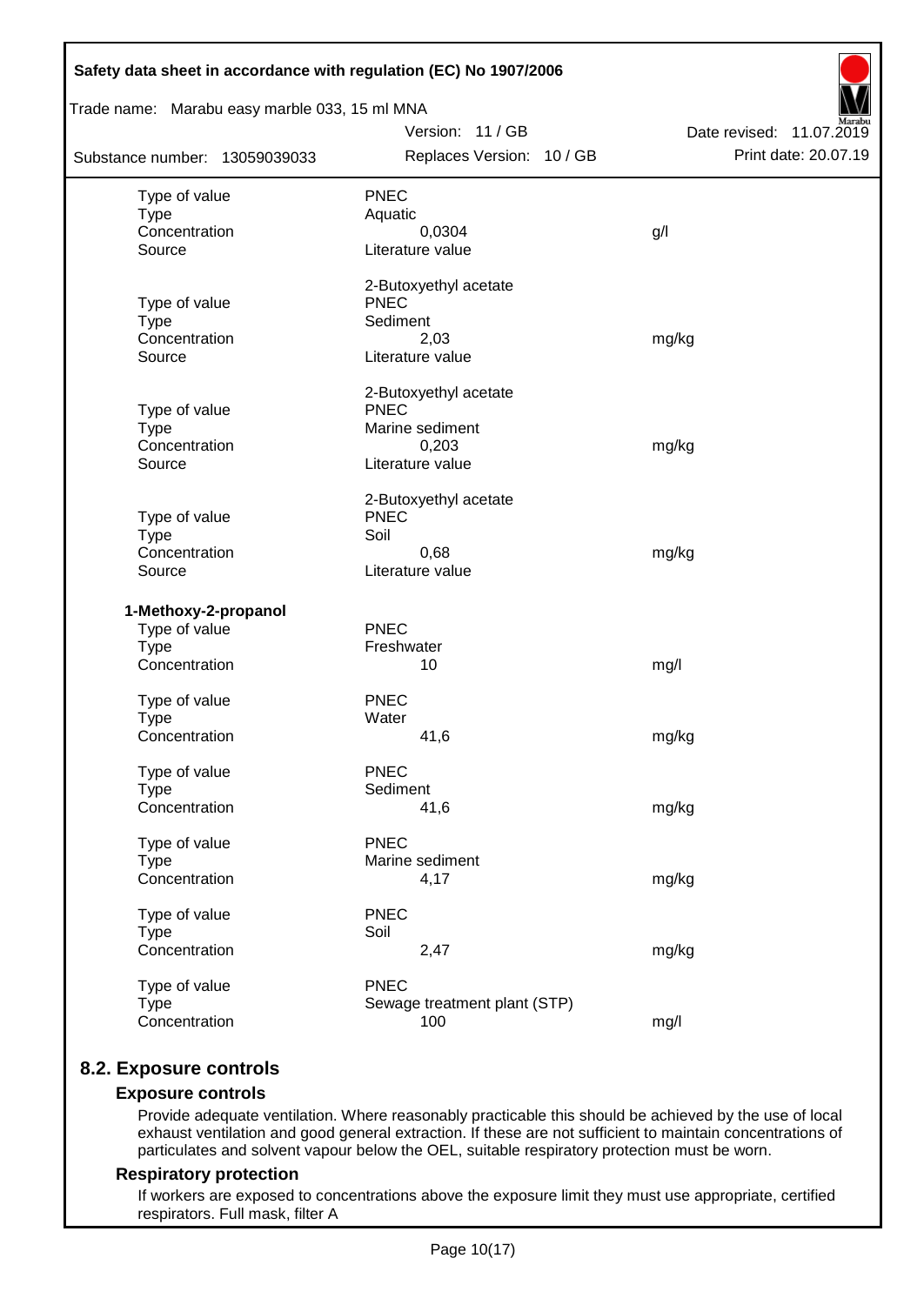| Safety data sheet in accordance with regulation (EC) No 1907/2006                                                                   |                                   |                           |                                                                                                      |
|-------------------------------------------------------------------------------------------------------------------------------------|-----------------------------------|---------------------------|------------------------------------------------------------------------------------------------------|
| Trade name: Marabu easy marble 033, 15 ml MNA                                                                                       |                                   |                           |                                                                                                      |
|                                                                                                                                     | Version: 11/GB                    |                           | Date revised: 11.07.2019                                                                             |
| Substance number: 13059039033                                                                                                       |                                   | Replaces Version: 10 / GB | Print date: 20.07.19                                                                                 |
| <b>Hand protection</b>                                                                                                              |                                   |                           |                                                                                                      |
| There is no one glove material or combination of materials that will give unlimited resistance to any                               |                                   |                           |                                                                                                      |
| individual or combination of chemicals.                                                                                             |                                   |                           |                                                                                                      |
| For prolonged or repeated handling nitrile rubber gloves with textile undergloves are required.<br>Material thickness<br>>          | 0,5<br>mm                         |                           |                                                                                                      |
| Breakthrough time<br>$\lt$                                                                                                          | 30<br>min                         |                           |                                                                                                      |
| The breakthrough time must be greater than the end use time of the product.                                                         |                                   |                           |                                                                                                      |
| replacement must be followed.                                                                                                       |                                   |                           | The instructions and information provided by the glove manufacturer on use, storage, maintenance and |
| Gloves should be replaced regularly and if there is any sign of damage to the glove material.                                       |                                   |                           |                                                                                                      |
| Always ensure that gloves are free from defects and that they are stored and used correctly.                                        |                                   |                           |                                                                                                      |
| maintenance.                                                                                                                        |                                   |                           | The performance or effectiveness of the glove may be reduced by physical/ chemical damage and poor   |
| Barrier creams may help to protect the exposed areas of the skin, they should however not be applied<br>once exposure has occurred. |                                   |                           |                                                                                                      |
| Eye protection                                                                                                                      |                                   |                           |                                                                                                      |
| Use safety eyewear designed to protect against splash of liquids.                                                                   |                                   |                           |                                                                                                      |
| <b>Body protection</b>                                                                                                              |                                   |                           |                                                                                                      |
| Cotton or cotton/synthetic overalls or coveralls are normally suitable.                                                             |                                   |                           |                                                                                                      |
| <b>SECTION 9: Physical and chemical properties</b>                                                                                  |                                   |                           |                                                                                                      |
| 9.1. Information on basic physical and chemical properties                                                                          |                                   |                           |                                                                                                      |
| <b>Form</b>                                                                                                                         | liquid                            |                           |                                                                                                      |
| <b>Colour</b>                                                                                                                       | coloured                          |                           |                                                                                                      |
| <b>Odour</b>                                                                                                                        | solvent-like                      |                           |                                                                                                      |
| <b>Odour threshold</b>                                                                                                              |                                   |                           |                                                                                                      |
| Remarks                                                                                                                             | No data available                 |                           |                                                                                                      |
| pH value                                                                                                                            |                                   |                           |                                                                                                      |
| Remarks                                                                                                                             | Not applicable                    |                           |                                                                                                      |
| <b>Melting point</b>                                                                                                                |                                   |                           |                                                                                                      |
| Remarks                                                                                                                             | not determined                    |                           |                                                                                                      |
| <b>Freezing point</b>                                                                                                               |                                   |                           |                                                                                                      |
| Remarks                                                                                                                             | not determined                    |                           |                                                                                                      |
| Initial boiling point and boiling range                                                                                             |                                   |                           |                                                                                                      |
| Value                                                                                                                               | 120<br>appr.                      | hPa                       | $^{\circ}C$                                                                                          |
| Pressure<br>Source                                                                                                                  | 1.013<br>Literature value         |                           |                                                                                                      |
| <b>Flash point</b>                                                                                                                  |                                   |                           |                                                                                                      |
| Value                                                                                                                               | 30                                |                           | $^{\circ}C$                                                                                          |
| Method                                                                                                                              | ASTM D 6450 (CCCFP)               |                           |                                                                                                      |
| Evaporation rate (ether $= 1$ ) :                                                                                                   |                                   |                           |                                                                                                      |
| Remarks                                                                                                                             | not determined                    |                           |                                                                                                      |
| <b>Flammability (solid, gas)</b>                                                                                                    |                                   |                           |                                                                                                      |
| Not applicable                                                                                                                      |                                   |                           |                                                                                                      |
| Upper/lower flammability or explosive limits                                                                                        |                                   |                           |                                                                                                      |
| Lower explosion limit                                                                                                               | 0,7<br>appr.                      |                           | %(V)                                                                                                 |
| Upper explosion limit<br>Source                                                                                                     | 13,7<br>appr.<br>Literature value |                           | $%$ (V)                                                                                              |

**Vapour pressure**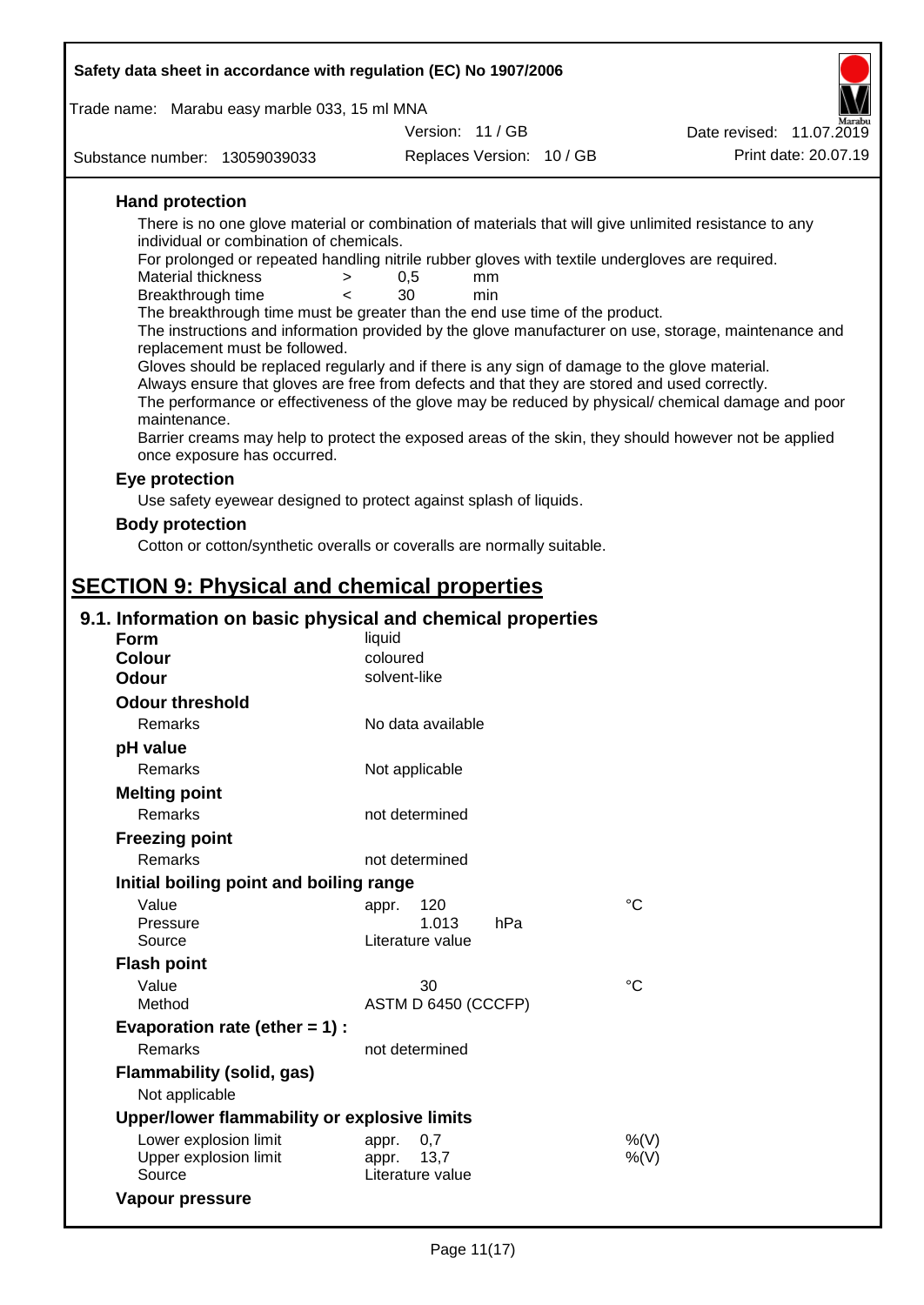| Safety data sheet in accordance with regulation (EC) No 1907/2006 |                           |                 |    |                   |                             |
|-------------------------------------------------------------------|---------------------------|-----------------|----|-------------------|-----------------------------|
| Trade name: Marabu easy marble 033, 15 ml MNA                     |                           |                 |    |                   |                             |
|                                                                   | Version: 11 / GB          |                 |    |                   | Date revised:<br>11.07.2019 |
| Substance number: 13059039033                                     | Replaces Version: 10 / GB |                 |    |                   | Print date: 20.07.19        |
| Value                                                             | 8                         |                 |    | hPa               |                             |
| Temperature                                                       | 20                        | $\rm ^{\circ}C$ |    |                   |                             |
| Method                                                            | calculated                |                 |    |                   |                             |
| <b>Vapour density</b>                                             |                           |                 |    |                   |                             |
| <b>Remarks</b>                                                    | not determined            |                 |    |                   |                             |
| <b>Density</b>                                                    |                           |                 |    |                   |                             |
| Value                                                             | 1,06                      |                 |    | g/cm <sup>3</sup> |                             |
| Temperature                                                       | 20                        | $^{\circ}C$     |    |                   |                             |
| Method                                                            | <b>DIN EN ISO 2811</b>    |                 |    |                   |                             |
| Solubility in water                                               |                           |                 |    |                   |                             |
| Remarks                                                           | partially miscible        |                 |    |                   |                             |
| <b>Partition coefficient: n-octanol/water</b>                     |                           |                 |    |                   |                             |
| Remarks                                                           | Not applicable            |                 |    |                   |                             |
| Ignition temperature                                              |                           |                 |    |                   |                             |
| Value                                                             | 200<br>appr.              |                 |    | $\rm ^{\circ}C$   |                             |
| Source                                                            | Literature value          |                 |    |                   |                             |
| <b>Viscosity</b>                                                  |                           |                 |    |                   |                             |
| dynamic                                                           |                           |                 |    |                   |                             |
| Value                                                             | 30                        | to              | 50 | mPa.s             |                             |
| Temperature                                                       | 40                        | $\rm ^{\circ}C$ |    |                   |                             |
| <b>Efflux time</b>                                                |                           |                 |    |                   |                             |
| Value                                                             | 25                        | to              | 70 | S                 |                             |
| Temperature                                                       | 20                        | $\rm ^{\circ}C$ |    |                   |                             |
| Method                                                            | DIN 53211 4 mm            |                 |    |                   |                             |
| <b>Explosive properties</b>                                       |                           |                 |    |                   |                             |
| evaluation                                                        | no                        |                 |    |                   |                             |
| <b>Oxidising properties</b>                                       |                           |                 |    |                   |                             |
| evaluation                                                        | None known                |                 |    |                   |                             |
| 9.2. Other information                                            |                           |                 |    |                   |                             |

### **Other information**

The physical specifications are approximate values and refer to the used safety relevant component(s).

# **SECTION 10: Stability and reactivity**

### **10.1. Reactivity**

No hazardous reactions when stored and handled according to prescribed instructions.

### **10.2. Chemical stability**

Stable under recommended storage and handling conditions (see section 7).

### **10.3. Possibility of hazardous reactions**

Keep away from oxidising agents, strongly alkaline and strongly acid materials in order to avoid exothermic reactions.

## **10.4. Conditions to avoid**

When exposed to high temperatures may produce hazardous decomposition products.

### **10.5. Incompatible materials**

No hazardous reactions when stored and handled according to prescribed instructions.

### **10.6. Hazardous decomposition products**

See chapter 5.2 (Firefighting measures - Special hazards arising from the substance or mixture).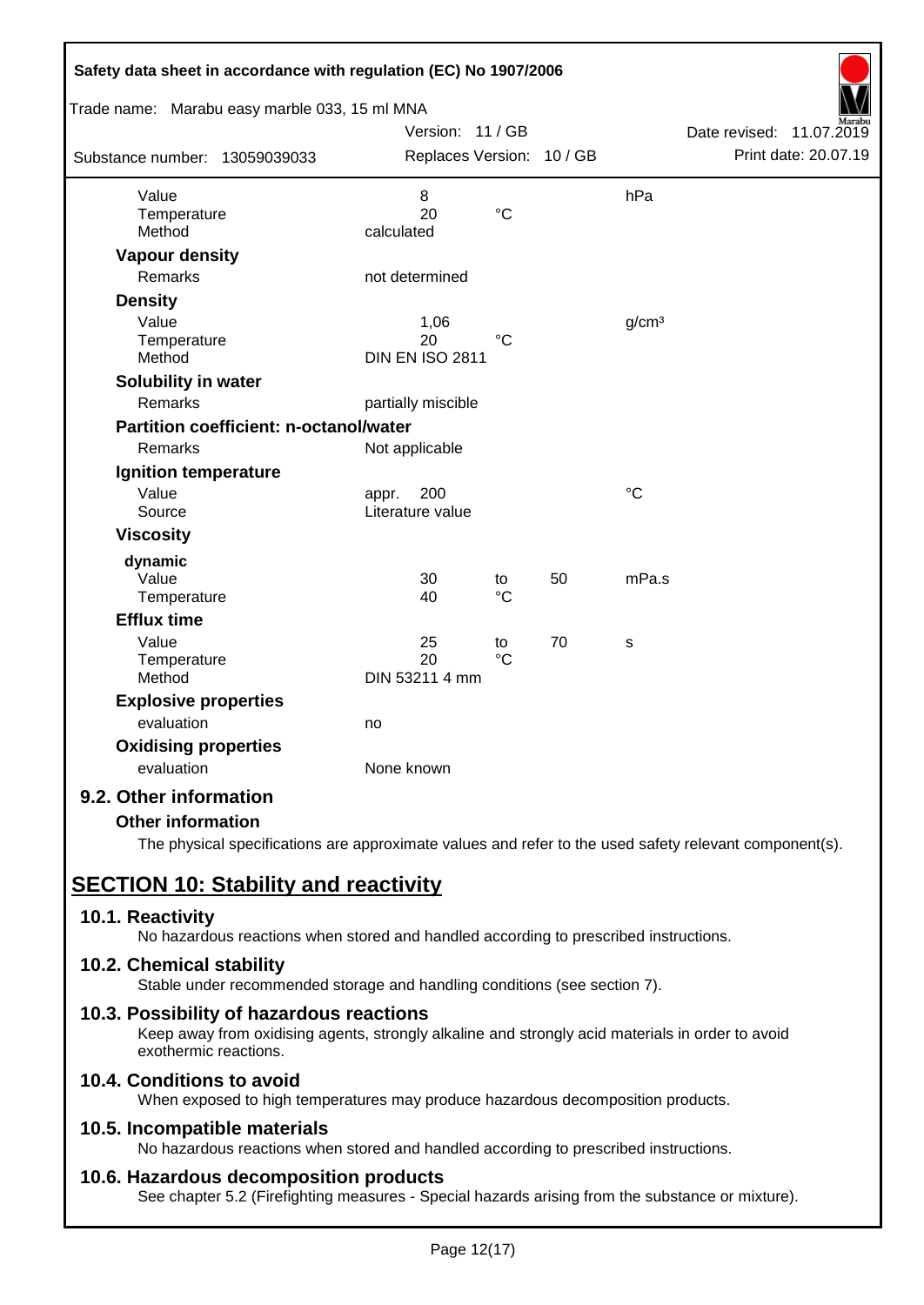| Safety data sheet in accordance with regulation (EC) No 1907/2006                                                                                                                                                                                                                                              |                                                                   |                                      |  |       |                                                                                                                                                                                                                                                                                                                                                                                                                                |  |
|----------------------------------------------------------------------------------------------------------------------------------------------------------------------------------------------------------------------------------------------------------------------------------------------------------------|-------------------------------------------------------------------|--------------------------------------|--|-------|--------------------------------------------------------------------------------------------------------------------------------------------------------------------------------------------------------------------------------------------------------------------------------------------------------------------------------------------------------------------------------------------------------------------------------|--|
| Trade name: Marabu easy marble 033, 15 ml MNA                                                                                                                                                                                                                                                                  |                                                                   |                                      |  |       |                                                                                                                                                                                                                                                                                                                                                                                                                                |  |
|                                                                                                                                                                                                                                                                                                                |                                                                   | Version: 11/GB                       |  |       | Date revised: 11.07.2019                                                                                                                                                                                                                                                                                                                                                                                                       |  |
| Substance number: 13059039033                                                                                                                                                                                                                                                                                  |                                                                   | Replaces Version: 10 / GB            |  |       | Print date: 20.07.19                                                                                                                                                                                                                                                                                                                                                                                                           |  |
|                                                                                                                                                                                                                                                                                                                |                                                                   |                                      |  |       |                                                                                                                                                                                                                                                                                                                                                                                                                                |  |
| <b>SECTION 11: Toxicological information</b>                                                                                                                                                                                                                                                                   |                                                                   |                                      |  |       |                                                                                                                                                                                                                                                                                                                                                                                                                                |  |
| 11.1. Information on toxicological effects                                                                                                                                                                                                                                                                     |                                                                   |                                      |  |       |                                                                                                                                                                                                                                                                                                                                                                                                                                |  |
| <b>Acute oral toxicity (Components)</b>                                                                                                                                                                                                                                                                        |                                                                   |                                      |  |       |                                                                                                                                                                                                                                                                                                                                                                                                                                |  |
| 1-Methoxy-2-propanol                                                                                                                                                                                                                                                                                           |                                                                   |                                      |  |       |                                                                                                                                                                                                                                                                                                                                                                                                                                |  |
| Species                                                                                                                                                                                                                                                                                                        | rat                                                               |                                      |  |       |                                                                                                                                                                                                                                                                                                                                                                                                                                |  |
| LD50                                                                                                                                                                                                                                                                                                           |                                                                   | 5200                                 |  | mg/kg |                                                                                                                                                                                                                                                                                                                                                                                                                                |  |
| <b>Acute dermal toxicity (Components)</b>                                                                                                                                                                                                                                                                      |                                                                   |                                      |  |       |                                                                                                                                                                                                                                                                                                                                                                                                                                |  |
| 1-Methoxy-2-propanol                                                                                                                                                                                                                                                                                           |                                                                   |                                      |  |       |                                                                                                                                                                                                                                                                                                                                                                                                                                |  |
| Species<br>LD50                                                                                                                                                                                                                                                                                                | rabbit                                                            | 14000                                |  |       |                                                                                                                                                                                                                                                                                                                                                                                                                                |  |
| <b>Acute inhalational toxicity</b>                                                                                                                                                                                                                                                                             |                                                                   |                                      |  | mg/kg |                                                                                                                                                                                                                                                                                                                                                                                                                                |  |
| <b>Remarks</b>                                                                                                                                                                                                                                                                                                 |                                                                   |                                      |  |       | Based on available data, the classification criteria are not met.                                                                                                                                                                                                                                                                                                                                                              |  |
| <b>Skin corrosion/irritation</b>                                                                                                                                                                                                                                                                               |                                                                   |                                      |  |       |                                                                                                                                                                                                                                                                                                                                                                                                                                |  |
| Remarks                                                                                                                                                                                                                                                                                                        |                                                                   |                                      |  |       | Based on available data, the classification criteria are not met.                                                                                                                                                                                                                                                                                                                                                              |  |
| Serious eye damage/irritation                                                                                                                                                                                                                                                                                  |                                                                   |                                      |  |       |                                                                                                                                                                                                                                                                                                                                                                                                                                |  |
| Remarks                                                                                                                                                                                                                                                                                                        |                                                                   |                                      |  |       | Based on available data, the classification criteria are not met.                                                                                                                                                                                                                                                                                                                                                              |  |
| <b>Sensitization</b>                                                                                                                                                                                                                                                                                           |                                                                   |                                      |  |       |                                                                                                                                                                                                                                                                                                                                                                                                                                |  |
| Remarks                                                                                                                                                                                                                                                                                                        |                                                                   |                                      |  |       | Based on available data, the classification criteria are not met.                                                                                                                                                                                                                                                                                                                                                              |  |
| <b>Mutagenicity</b>                                                                                                                                                                                                                                                                                            |                                                                   |                                      |  |       |                                                                                                                                                                                                                                                                                                                                                                                                                                |  |
| Remarks                                                                                                                                                                                                                                                                                                        |                                                                   |                                      |  |       | Based on available data, the classification criteria are not met.                                                                                                                                                                                                                                                                                                                                                              |  |
| <b>Reproductive toxicity</b>                                                                                                                                                                                                                                                                                   |                                                                   |                                      |  |       |                                                                                                                                                                                                                                                                                                                                                                                                                                |  |
| Remarks                                                                                                                                                                                                                                                                                                        |                                                                   |                                      |  |       | Based on available data, the classification criteria are not met.                                                                                                                                                                                                                                                                                                                                                              |  |
| Carcinogenicity                                                                                                                                                                                                                                                                                                |                                                                   |                                      |  |       |                                                                                                                                                                                                                                                                                                                                                                                                                                |  |
| Remarks                                                                                                                                                                                                                                                                                                        | Based on available data, the classification criteria are not met. |                                      |  |       |                                                                                                                                                                                                                                                                                                                                                                                                                                |  |
| <b>Specific Target Organ Toxicity (STOT)</b>                                                                                                                                                                                                                                                                   |                                                                   |                                      |  |       |                                                                                                                                                                                                                                                                                                                                                                                                                                |  |
| <b>Single exposure</b>                                                                                                                                                                                                                                                                                         |                                                                   |                                      |  |       |                                                                                                                                                                                                                                                                                                                                                                                                                                |  |
| Remarks                                                                                                                                                                                                                                                                                                        |                                                                   | The classification criteria are met. |  |       |                                                                                                                                                                                                                                                                                                                                                                                                                                |  |
| evaluation                                                                                                                                                                                                                                                                                                     |                                                                   | May cause drowsiness or dizziness.   |  |       |                                                                                                                                                                                                                                                                                                                                                                                                                                |  |
| <b>Repeated exposure</b><br>Remarks                                                                                                                                                                                                                                                                            |                                                                   |                                      |  |       | Based on available data, the classification criteria are not met.                                                                                                                                                                                                                                                                                                                                                              |  |
| <b>Aspiration hazard</b>                                                                                                                                                                                                                                                                                       |                                                                   |                                      |  |       |                                                                                                                                                                                                                                                                                                                                                                                                                                |  |
| Based on available data, the classification criteria are not met.                                                                                                                                                                                                                                              |                                                                   |                                      |  |       |                                                                                                                                                                                                                                                                                                                                                                                                                                |  |
| <b>Experience in practice</b>                                                                                                                                                                                                                                                                                  |                                                                   |                                      |  |       |                                                                                                                                                                                                                                                                                                                                                                                                                                |  |
| limit may result in adverse health effects such as mucous membrane and respiratory system irritation<br>dizziness, fatigue, muscular weakness, drowsiness and in extreme cases, loss of consciousness.<br>dermatitis and absorption through the skin. The liquid splashed in the eyes may cause irritation and |                                                                   |                                      |  |       | Exposure to component solvents vapours concentration in excess of the stated occupational exposure<br>and adverse effects on kidney, liver and central nervous system. Symptoms and signs include headache,<br>Solvents may cause some of the above effects by absorption through the skin. Repeated or prolonged<br>contact with the mixture may cause removal of natural fat from the skin resulting in non-allergic contact |  |
|                                                                                                                                                                                                                                                                                                                |                                                                   |                                      |  |       | reversible damage. Ingestion may cause nausea, diarrhoea and vomiting. This takes into account, where                                                                                                                                                                                                                                                                                                                          |  |

### long-term exposure by oral, inhalation and dermal routes of exposure and eye contact. **Other information**

There are no data available on the mixture itself.

The mixture has been assessed following the additivity method of the GHS/CLP Regulation (EC) No 1272/2008.

known, delayed and immediate effects and also chronic effects of components from short-term and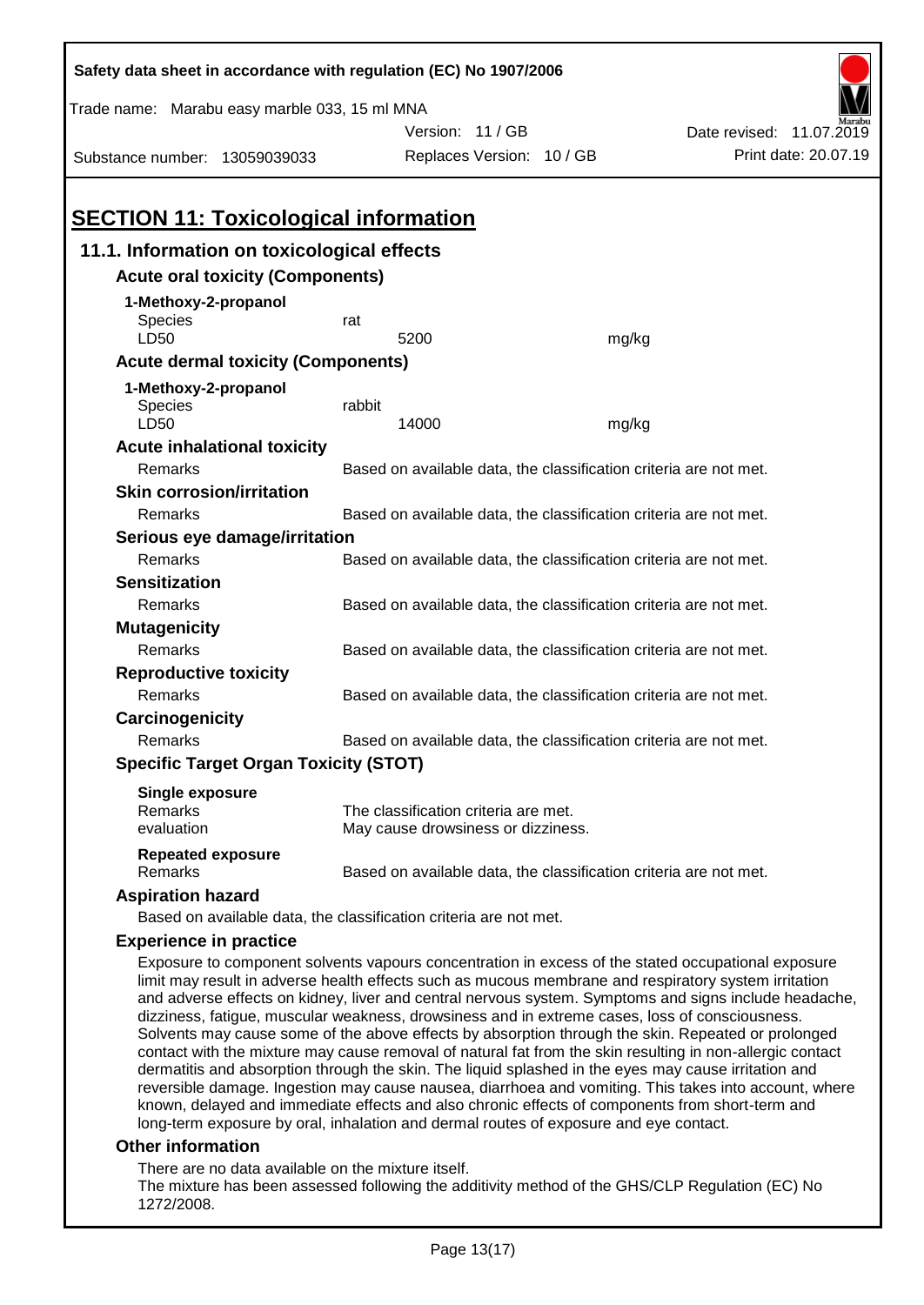| Safety data sheet in accordance with regulation (EC) No 1907/2006                                                                                                                              |                                 |                              |                                                    |                                                                                                  |
|------------------------------------------------------------------------------------------------------------------------------------------------------------------------------------------------|---------------------------------|------------------------------|----------------------------------------------------|--------------------------------------------------------------------------------------------------|
| Trade name: Marabu easy marble 033, 15 ml MNA                                                                                                                                                  |                                 |                              |                                                    |                                                                                                  |
|                                                                                                                                                                                                |                                 | Version: 11 / GB             |                                                    | Date revised: 11.07.2019                                                                         |
| Substance number: 13059039033                                                                                                                                                                  |                                 | Replaces Version: 10 / GB    |                                                    | Print date: 20.07.19                                                                             |
| <b>SECTION 12: Ecological information</b>                                                                                                                                                      |                                 |                              |                                                    |                                                                                                  |
| 12.1. Toxicity                                                                                                                                                                                 |                                 |                              |                                                    |                                                                                                  |
| <b>General information</b><br>There are no data available on the mixture itself. Do not allow to enter drains or water courses. The<br>and is not classified as dangerous for the environment. |                                 |                              |                                                    | mixture has been assessed following the summation method of the CLP Regulation (EC) No 1272/2008 |
| <b>Fish toxicity (Components)</b>                                                                                                                                                              |                                 |                              |                                                    |                                                                                                  |
| 1-Methoxy-2-propanol                                                                                                                                                                           |                                 |                              |                                                    |                                                                                                  |
| Species                                                                                                                                                                                        |                                 | golden orfe (Leuciscus idus) |                                                    |                                                                                                  |
| LC <sub>0</sub><br>Duration of exposure                                                                                                                                                        | 4600<br>$\geq$<br>96            | h                            | mg/l                                               |                                                                                                  |
| <b>Daphnia toxicity (Components)</b>                                                                                                                                                           |                                 |                              |                                                    |                                                                                                  |
|                                                                                                                                                                                                |                                 |                              |                                                    |                                                                                                  |
| 1-Methoxy-2-propanol<br>Species<br><b>EC50</b><br>Duration of exposure                                                                                                                         | Daphnia magna<br>23300<br>48    | h                            | mg/l                                               |                                                                                                  |
| <b>Algae toxicity (Components)</b>                                                                                                                                                             |                                 |                              |                                                    |                                                                                                  |
|                                                                                                                                                                                                |                                 |                              |                                                    |                                                                                                  |
| 1-Methoxy-2-propanol<br>Species<br><b>EC50</b><br>Duration of exposure                                                                                                                         | Desmodesmus<br>1000<br>><br>168 | h                            | mg/l                                               |                                                                                                  |
| <b>Bacteria toxicity (Components)</b>                                                                                                                                                          |                                 |                              |                                                    |                                                                                                  |
| 1-Methoxy-2-propanol                                                                                                                                                                           |                                 |                              |                                                    |                                                                                                  |
| <b>Species</b><br><b>EC50</b>                                                                                                                                                                  | activated sludge<br>1000<br>>   |                              | mg/l                                               |                                                                                                  |
| 12.2. Persistence and degradability                                                                                                                                                            |                                 |                              |                                                    |                                                                                                  |
| <b>General information</b>                                                                                                                                                                     |                                 |                              |                                                    |                                                                                                  |
| No data available                                                                                                                                                                              |                                 |                              |                                                    |                                                                                                  |
| <b>Biodegradability (Components)</b>                                                                                                                                                           |                                 |                              |                                                    |                                                                                                  |
| 1-Methoxy-2-propanol                                                                                                                                                                           |                                 |                              |                                                    |                                                                                                  |
| Value                                                                                                                                                                                          | 90                              |                              | %                                                  |                                                                                                  |
| Duration of test<br>evaluation                                                                                                                                                                 | 28                              | d                            | Readily biodegradable (according to OECD criteria) |                                                                                                  |
| Method                                                                                                                                                                                         | <b>OECD 301 F</b>               |                              |                                                    |                                                                                                  |
| 12.3. Bioaccumulative potential<br><b>General information</b><br>There are no data available on the mixture itself.                                                                            |                                 |                              |                                                    |                                                                                                  |
| Partition coefficient: n-octanol/water<br>Remarks                                                                                                                                              | Not applicable                  |                              |                                                    |                                                                                                  |
| 12.4. Mobility in soil<br><b>General information</b>                                                                                                                                           |                                 |                              |                                                    |                                                                                                  |
| There are no data available on the mixture itself.                                                                                                                                             |                                 |                              |                                                    |                                                                                                  |
| 12.5. Results of PBT and vPvB assessment                                                                                                                                                       |                                 |                              |                                                    |                                                                                                  |
| <b>General information</b><br>There are no data available on the mixture itself.                                                                                                               |                                 |                              |                                                    |                                                                                                  |
|                                                                                                                                                                                                |                                 |                              |                                                    |                                                                                                  |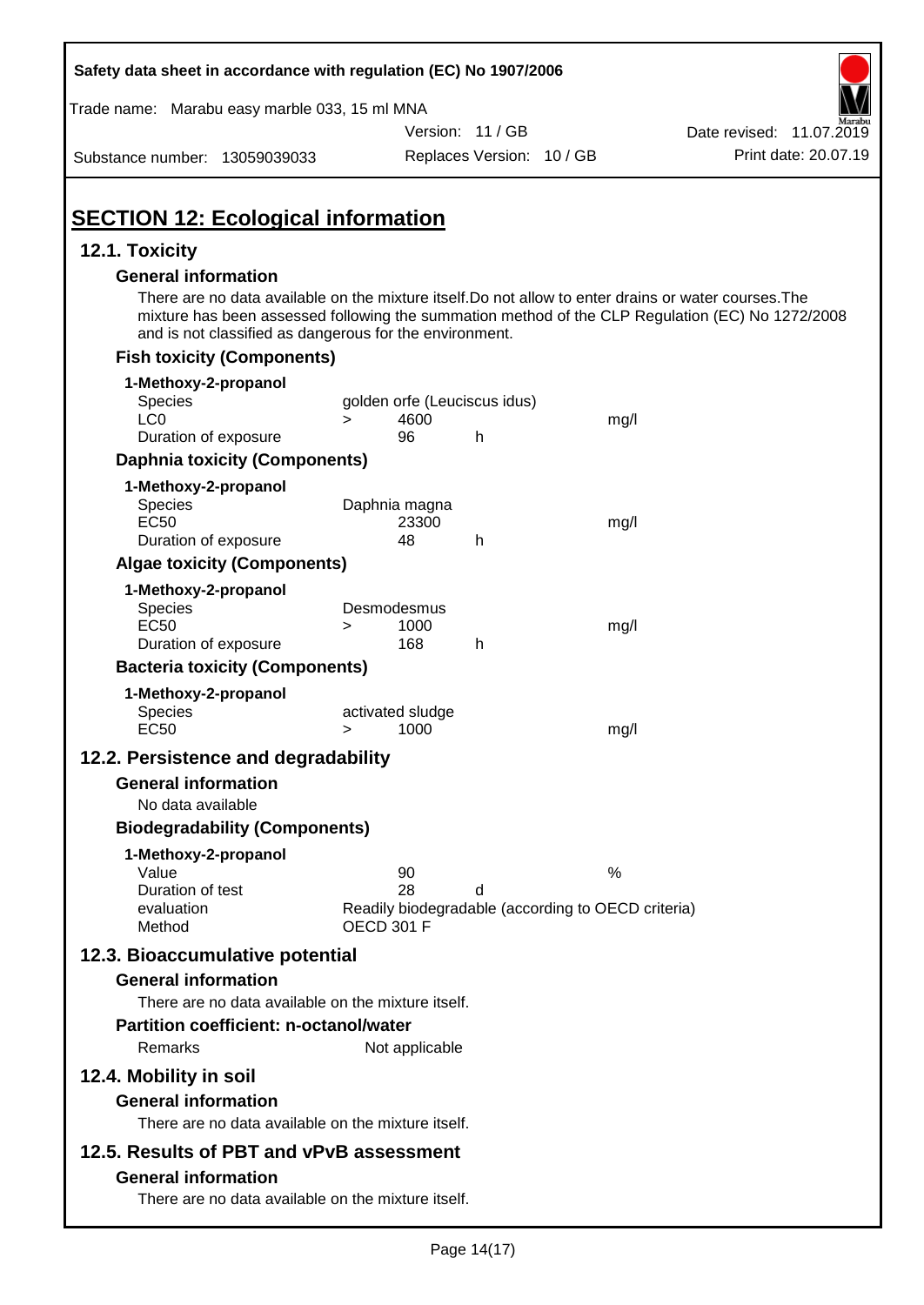### **Safety data sheet in accordance with regulation (EC) No 1907/2006**

Trade name: Marabu easy marble 033, 15 ml MNA

Version: 11 / GB

Substance number: 13059039033

Replaces Version: 10 / GB Print date: 20.07.19 Date revised: 11.07.2019

## **12.6. Other adverse effects**

#### **General information**

There are no data available on the mixture itself.

# **SECTION 13: Disposal considerations**

### **13.1. Waste treatment methods**

### **Disposal recommendations for the product**

Do not allow to enter drains or water courses.

Wastes and emptied containers should be classified in accordance with relevant national regulation. The European Waste Catalogue classification of this product, when disposed of as waste is

EWC waste code 08 01 11<sup>\*</sup> waste paint and varnish containing organic solvents or other dangerous substances

If this product is mixed with other wastes, the original waste product code may no longer apply and the appropriate code should be assigned.

For further information contact your local waste authority.

### **Disposal recommendations for packaging**

Using information provided in this safety data sheet, advice should be obtained from the relevant waste authority on the classification of empty containers.

Empty containers must be scrapped or reconditioned.

Not emptied containers are hazardous waste (waste code number 150110).

# **SECTION 14: Transport information**

### **Land transport ADR/RID**

- **14.1. UN number**
	- UN 1263
- **14.2. UN proper shipping name**

| 14.3. Transport hazard class(es)    |
|-------------------------------------|
| 3                                   |
| 3                                   |
|                                     |
| Ш                                   |
| 640E                                |
| 51                                  |
| 3                                   |
|                                     |
|                                     |
| D/E                                 |
| <b>Marine transport IMDG/GGVSee</b> |
|                                     |
|                                     |
|                                     |
|                                     |
| 14.3. Transport hazard class(es)    |
| 3                                   |
|                                     |
| Ш                                   |
|                                     |

- **14.5. Environmental hazards** no
- **Air transport ICAO/IATA 14.1. UN number** UN 1263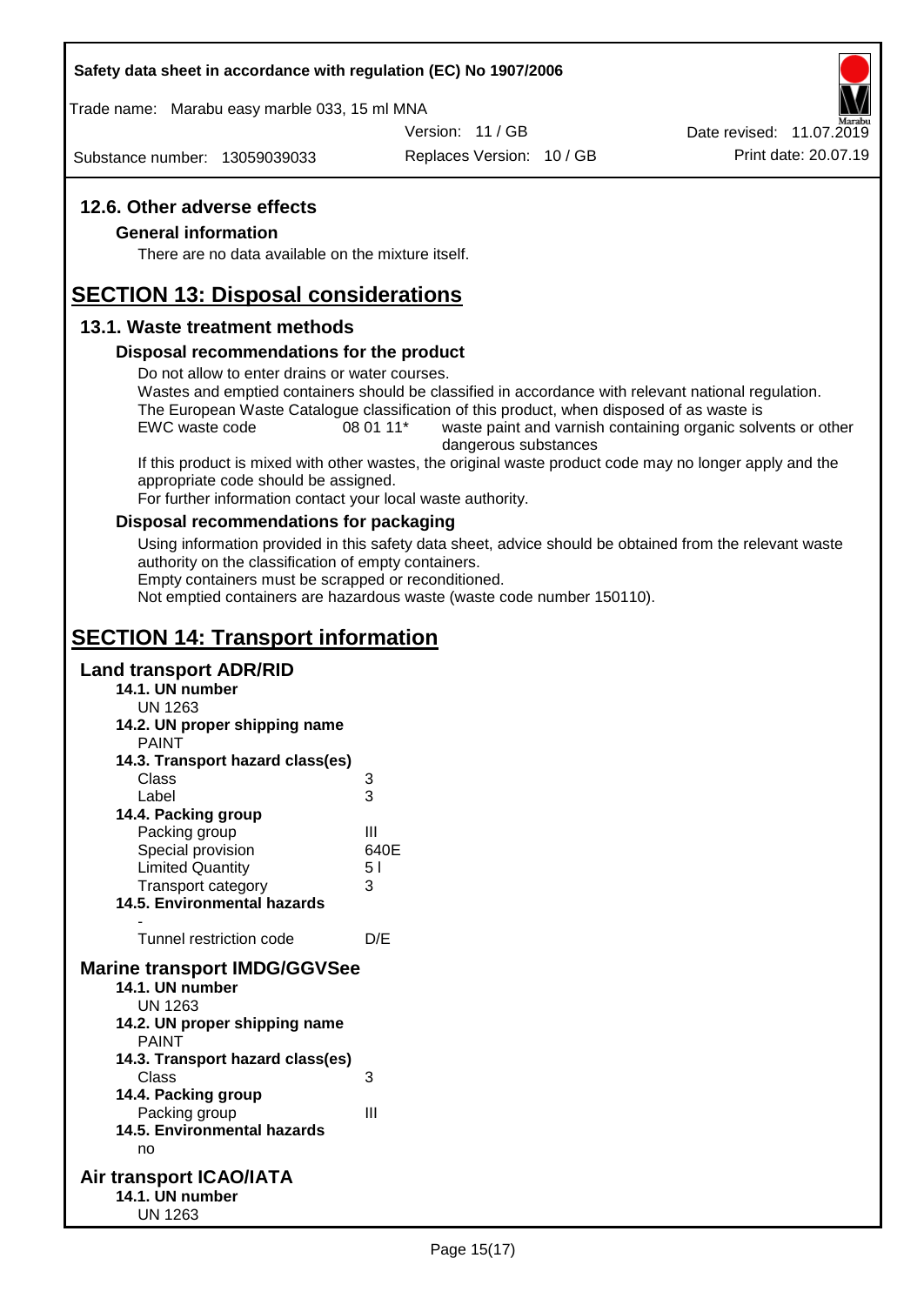| Safety data sheet in accordance with regulation (EC) No 1907/2006                                                                                                                                                                                                                                    |                                                             |                           |           |                          |
|------------------------------------------------------------------------------------------------------------------------------------------------------------------------------------------------------------------------------------------------------------------------------------------------------|-------------------------------------------------------------|---------------------------|-----------|--------------------------|
| Trade name: Marabu easy marble 033, 15 ml MNA                                                                                                                                                                                                                                                        |                                                             |                           |           |                          |
|                                                                                                                                                                                                                                                                                                      |                                                             | Version: 11/GB            |           | Date revised: 11.07.2019 |
| Substance number: 13059039033                                                                                                                                                                                                                                                                        |                                                             | Replaces Version: 10 / GB |           | Print date: 20.07.19     |
| 14.2. UN proper shipping name                                                                                                                                                                                                                                                                        |                                                             |                           |           |                          |
| <b>PAINT</b><br>14.3. Transport hazard class(es)                                                                                                                                                                                                                                                     |                                                             |                           |           |                          |
| Class                                                                                                                                                                                                                                                                                                | 3                                                           |                           |           |                          |
| 14.4. Packing group                                                                                                                                                                                                                                                                                  |                                                             |                           |           |                          |
| Packing group<br>14.5. Environmental hazards                                                                                                                                                                                                                                                         | $\mathbf{III}$                                              |                           |           |                          |
| Information for all modes of transport<br>14.6. Special precautions for user<br>Transport within the user's premises:<br>Always transport in closed containers that are upright and secure.<br>Ensure that persons transporting the product know what to do in the event of an accident or spillage. |                                                             |                           |           |                          |
| <b>Other information</b><br>14.7. Transport in bulk according to Annex II of Marpol and the IBC Code<br>no                                                                                                                                                                                           |                                                             |                           |           |                          |
| <b>SECTION 15: Regulatory information</b>                                                                                                                                                                                                                                                            |                                                             |                           |           |                          |
| 15.1. Safety, health and environmental regulations/legislation specific for the substance<br>or mixture                                                                                                                                                                                              |                                                             |                           |           |                          |
| Major-accident categories acc. 96/82/EC                                                                                                                                                                                                                                                              |                                                             |                           |           |                          |
| Category<br>6                                                                                                                                                                                                                                                                                        | Flammable                                                   |                           | 5.000.000 | 50.000.000<br>kg<br>kg   |
| <b>VOC</b>                                                                                                                                                                                                                                                                                           |                                                             |                           |           |                          |
| VOC (EU)<br>VOC (EU)                                                                                                                                                                                                                                                                                 | 73,02                                                       | %<br>774                  | g/        |                          |
| <b>Other information</b>                                                                                                                                                                                                                                                                             |                                                             |                           |           |                          |
| The product does not contain substances of very high concern (SVHC).                                                                                                                                                                                                                                 |                                                             |                           |           |                          |
| <b>Other information</b>                                                                                                                                                                                                                                                                             |                                                             |                           |           |                          |
| All components are contained in the AICS inventory.<br>All components are contained in the TSCA inventory or exempted.<br>All components are contained in the DSL or NDSL inventory.                                                                                                                 |                                                             |                           |           |                          |
| 15.2. Chemical safety assessment<br>For this preparation a chemical safety assessment has not been carried out.                                                                                                                                                                                      |                                                             |                           |           |                          |
| <b>SECTION 16: Other information</b>                                                                                                                                                                                                                                                                 |                                                             |                           |           |                          |
| <b>Hazard statements listed in Chapter 3</b>                                                                                                                                                                                                                                                         |                                                             |                           |           |                          |
| <b>EUH066</b>                                                                                                                                                                                                                                                                                        | Repeated exposure may cause skin dryness or cracking.       |                           |           |                          |
| H <sub>226</sub>                                                                                                                                                                                                                                                                                     | Flammable liquid and vapour.                                |                           |           |                          |
| H302                                                                                                                                                                                                                                                                                                 | Harmful if swallowed.                                       |                           |           |                          |
| H304                                                                                                                                                                                                                                                                                                 | May be fatal if swallowed and enters airways.               |                           |           |                          |
| H312                                                                                                                                                                                                                                                                                                 | Harmful in contact with skin.                               |                           |           |                          |
| H315<br>H318                                                                                                                                                                                                                                                                                         | Causes skin irritation.<br>Causes serious eye damage.       |                           |           |                          |
| H332                                                                                                                                                                                                                                                                                                 | Harmful if inhaled.                                         |                           |           |                          |
| H335                                                                                                                                                                                                                                                                                                 | May cause respiratory irritation.                           |                           |           |                          |
| H336                                                                                                                                                                                                                                                                                                 | May cause drowsiness or dizziness.                          |                           |           |                          |
| <b>H360D</b>                                                                                                                                                                                                                                                                                         | May damage the unborn child.                                |                           |           |                          |
| <b>CLP categories listed in Chapter 3</b>                                                                                                                                                                                                                                                            |                                                             |                           |           |                          |
| Acute Tox. 4<br>Asp. Tox. 1                                                                                                                                                                                                                                                                          | Acute toxicity, Category 4<br>Aspiration hazard, Category 1 |                           |           |                          |
|                                                                                                                                                                                                                                                                                                      |                                                             |                           |           |                          |